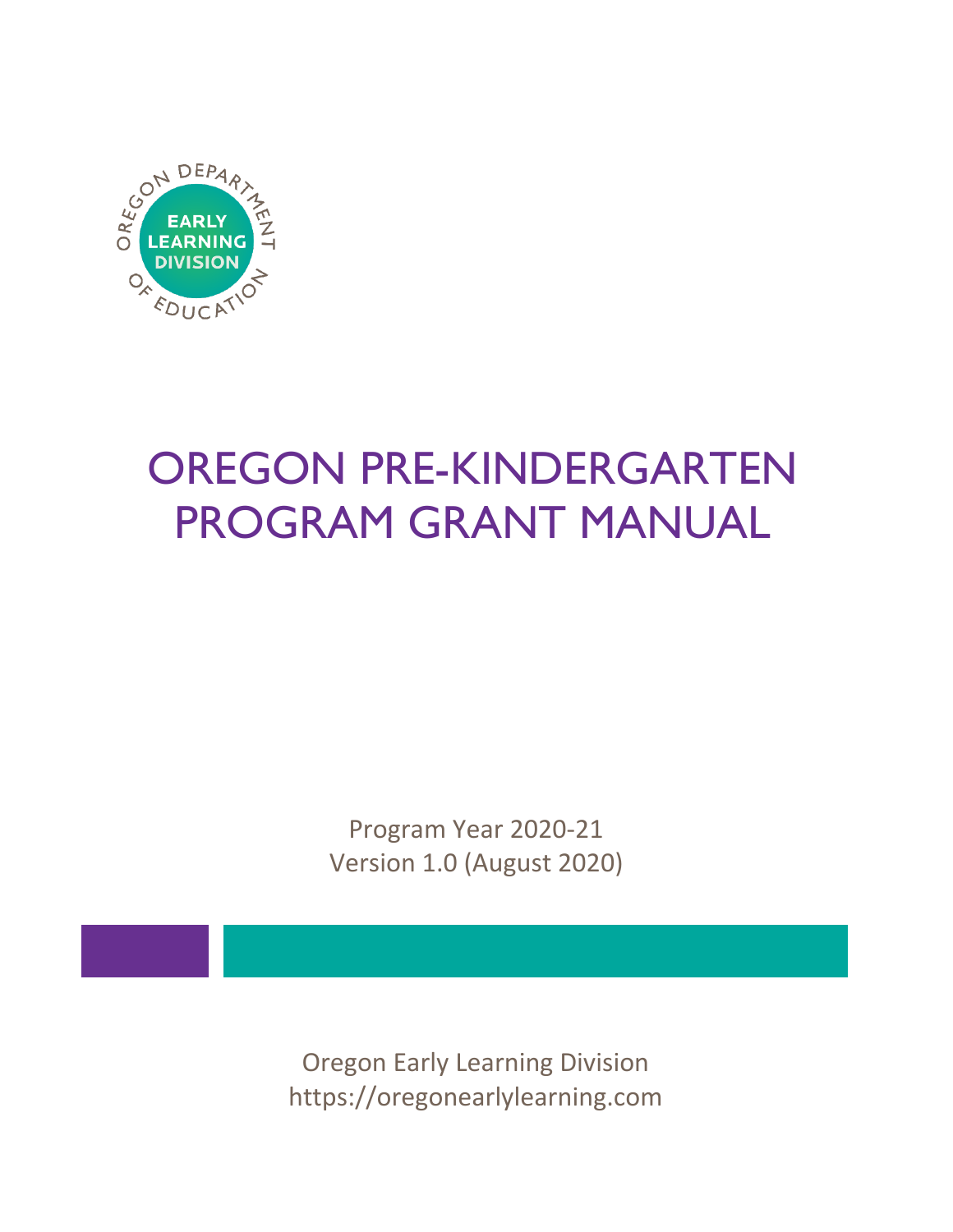## **Table of Contents**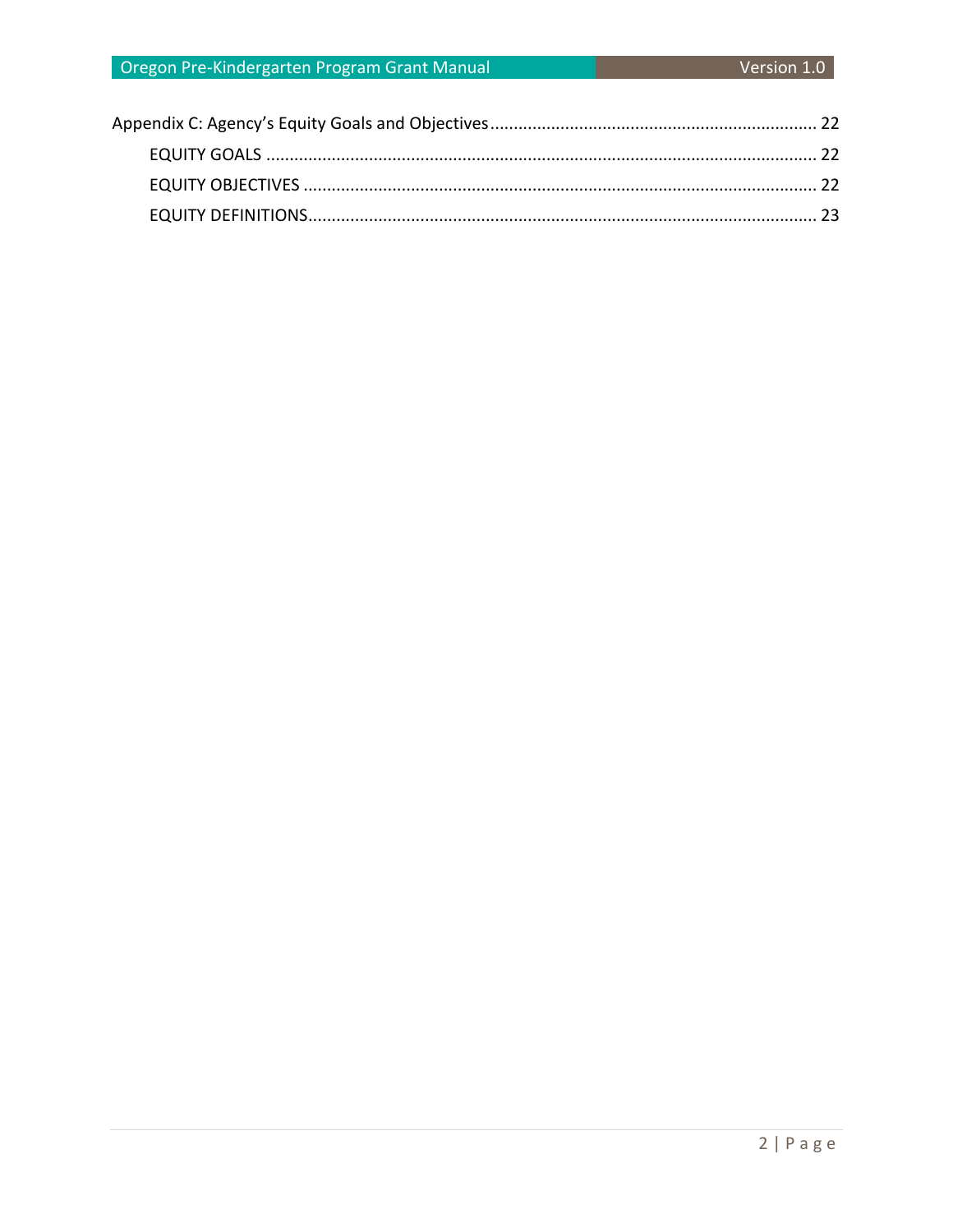### <span id="page-3-0"></span>Program Overview

The Early Learning Division (ELD) operates programs for children birth-to-five and their families. These programs prioritize offering high-quality early care and education services to families who face economic challenges and who long-standing inequities related to race and ethnicity most effect.

The Oregon Pre-Kindergarten (OPK) program is a comprehensive preschool program modeled after the federal Head Start program for children prenatal to five years old. OPK serves families living at or below 100 percent of the Federal Poverty Level. The OPK program is delivered in a variety of settings including centers, homes, and schools.

### <span id="page-3-1"></span>About this Grant Manual

This Grant Manual provides an overview of program requirements and explains the ELD's expectations of you in administering OPK program. It contains information and instructions you need to successfully perform the work for which you are awarded Grant Funds. This Grant Manual does not replace the Grant Agreement, but further explains the requirements that are part of this agreement.

The Grant Agreement is the binding legal document between the ELD and the Grantee which contains the description of the work and the terms and conditions that govern the work you are performing for the ELD.

The intended audience for this Grant Manual is Grantee staff who are responsible for enrolling and serving children, maintaining required documentation, submitting program reports, budgets and fiscal information.

### <span id="page-3-2"></span>Point of Contact

You are encouraged to have regular and frequent contact with ELD staff listed below for all questions related to the program. The Grant Manager will be your primary contact for implementation of the terms and conditions of your grant agreement, including budget, payments, and reports. In addition, the Grant Manager will audit grant requirements and project expenditures. The Program Manager will be the primary point of contact to provide program technical assistance for any of the program quality requirements for Oregon Pre-Kindergarten; the Program Manager will also review and approve any subcontracting.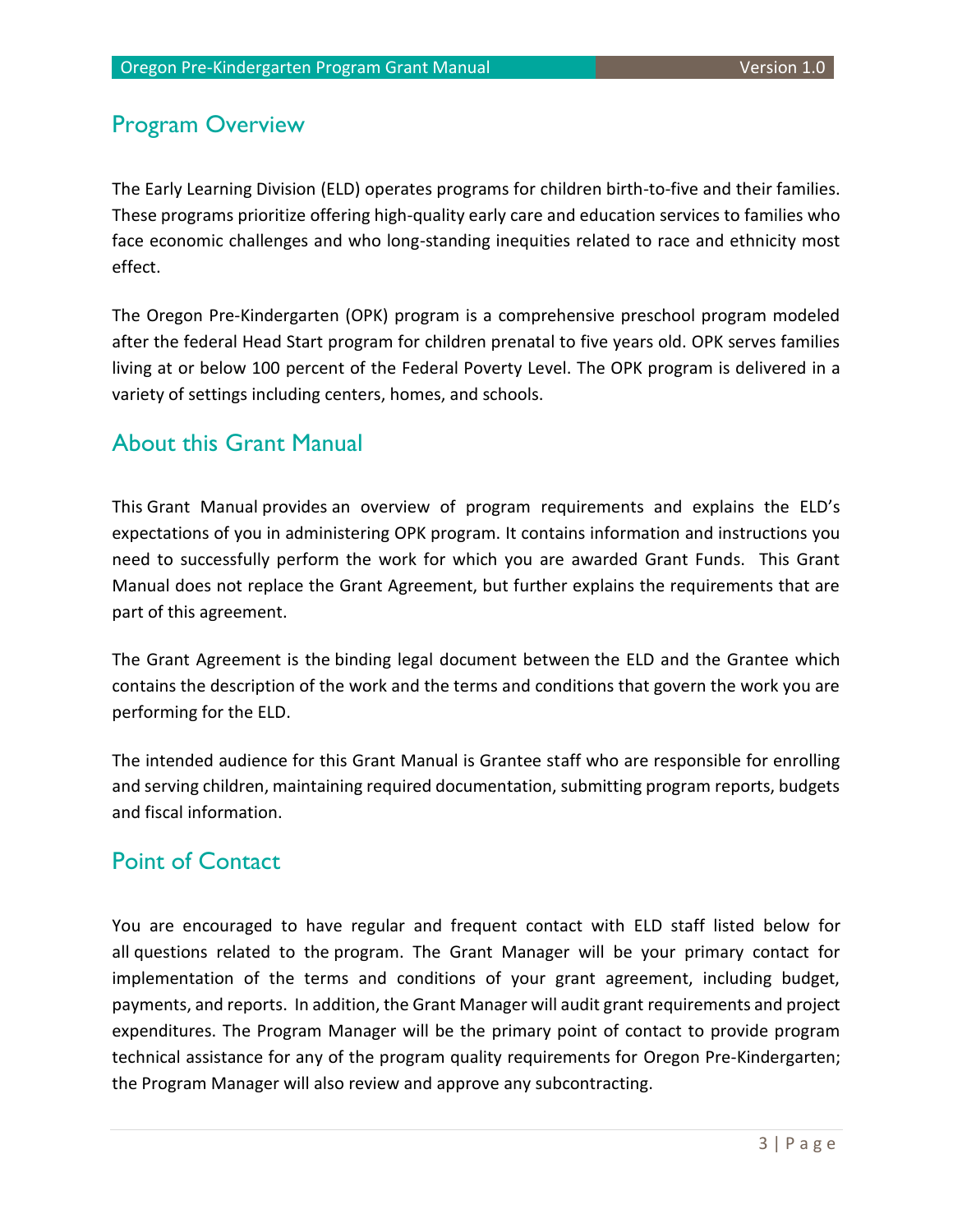#### Oregon Pre-Kindergarten Program Grant Manual Version 1.0

Teresa Waite 700 Summer Street NE, Suite 350 Salem, OR 97301 P: 503.798.7698 opk@state.or.us

#### **Grant Manager Program Managers**

Michael Connor 700 Summer Street NE, Suite 350 Salem, OR 97301 P: 503.910.0637 michael.connor@ode.state.or.us

Lindsay Pearson 700 Summer Street NE, Suite 350 Salem, OR 97301 P: 503.602.2041 lindsay.pearson@ode.state.or.us

### <span id="page-4-0"></span>Budget Guidance

You are required to submit a detailed budget to ELD using the template/tools provided to you by ELD staff. Your budget must be submitted and approved by the ELD Grant Manager within 60 days of the executed Grant Agreement.

Making adjustments (increases or decreases) to budget categories after the budget is approved requires a budget revision. Revisions to the approved budget categories exceeding 10 percent or \$25,000, whichever is less, must have a prior written approval by ELD. To request a budget revision, you must submit a detailed explanation for the requested budget adjustment to the ELD Grant Manager listed in this manual and obtain ELD's written approval prior to the expenditure. Budget adjustments below the specified threshold may be done without the prior approval by ELD.

You must also request ELD approval for equipment or purchase of capital assets \$5,000 or more prior to expenditure of Grant Funds. Your requests to approve the purchase must include a narrative justifying the need and describing the benefits.

Your budget must:

- 1. Limit Administrative costs to 15 percent of your total budget. If both administrative and indirect costs are charged, the administrative and indirect costs combined total may not exceed 15 percent of your total budget. Indirect costs are related to fiscal and human resource functions along with directing and managing the operations of your organization. Indirect costs must be budgeted as administrative costs.
- 2. Include an allocation for Professional Development and Training that is not less than 2.5 percent of the total budget.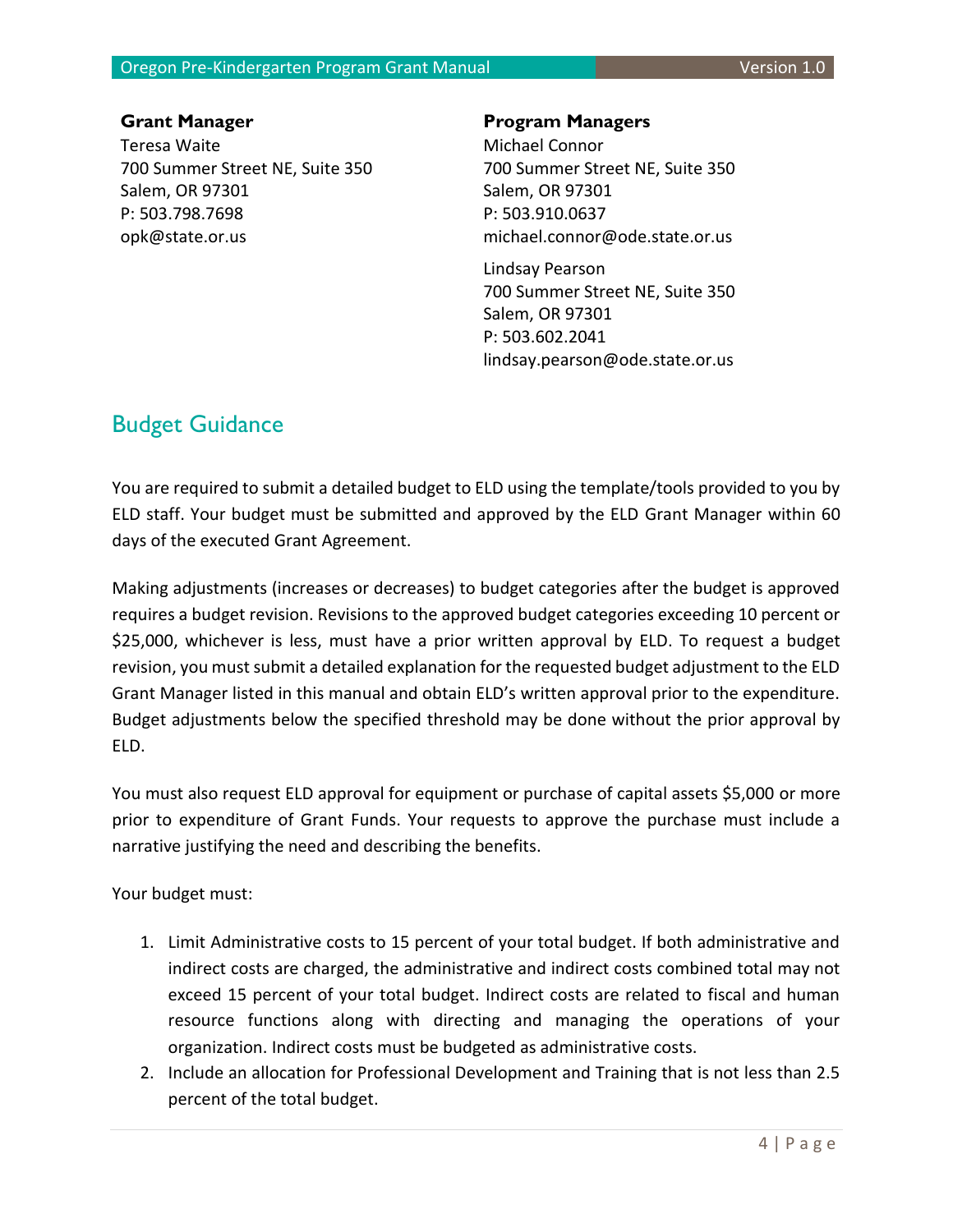You will report on the status of your budgeted expenditures to ELD quarterly as detailed in Progress Reports section of this manual.

#### <span id="page-5-0"></span>**Allowable and Disallowable Costs**

The Grant Funds may only be used for costs that are reasonable, necessary and directly related to the project activities. It is up to your organization to determine whether the expenses are allowable.

#### Some examples of allowable and disallowable costs include:

| <b>Examples of Cost</b>                                              | <b>Allowable</b>            |
|----------------------------------------------------------------------|-----------------------------|
| Building improvements (e.g., classrooms, playgrounds, etc.)          | Yes                         |
| Classroom supplies and equipment to support quality and inclusion    | Yes                         |
| activities                                                           |                             |
| Contractual/consultant costs (Professional Services)                 | Yes                         |
| Curriculum and assessment materials                                  | Yes                         |
| Equipment and computers for program use                              | Yes                         |
| Food and meal preparation supplies for enrolled children             | Yes                         |
| Health support services for enrolled children                        | Yes                         |
| Insurance and indemnification                                        | Yes                         |
| Materials and supplies directly related to the program               | Yes                         |
| Memberships in business, technical, and professional organizations   | Yes                         |
| Meetings (e.g., food, rental of equipment/space, transportation);    | Yes (if on travel status or |
|                                                                      | would impose arduous        |
|                                                                      | conditions if not provided) |
| Printing and preparing publications, reports, manuals benefitting    | Yes                         |
| the program                                                          |                             |
| Professional development and training                                | Yes                         |
| Rent/lease of space or vehicles                                      | Yes                         |
| Salaries and fringe benefits for teachers, assistants/aides or other | Yes                         |
| staff supporting the program                                         |                             |
| Transportation for children enrolled in the program;                 | Yes                         |
| Travel related to the program (may not exceed GSA rates without      | Yes                         |
| prior approval: www.gsa.gov)                                         |                             |
| Construction                                                         | No                          |
| Entertainment costs and any costs directly associated with such      | <b>No</b>                   |
| costs (e.g., alcohol, food, lodging, rentals, transportation, and    |                             |
| gratuities)                                                          |                             |
| Fines, penalties, damages, and other legal settlements               | No                          |
| Fundraising, loans and investments management;                       | No                          |
| Memberships, goods or services for personal use                      | No                          |
| <b>Political activities</b>                                          | No                          |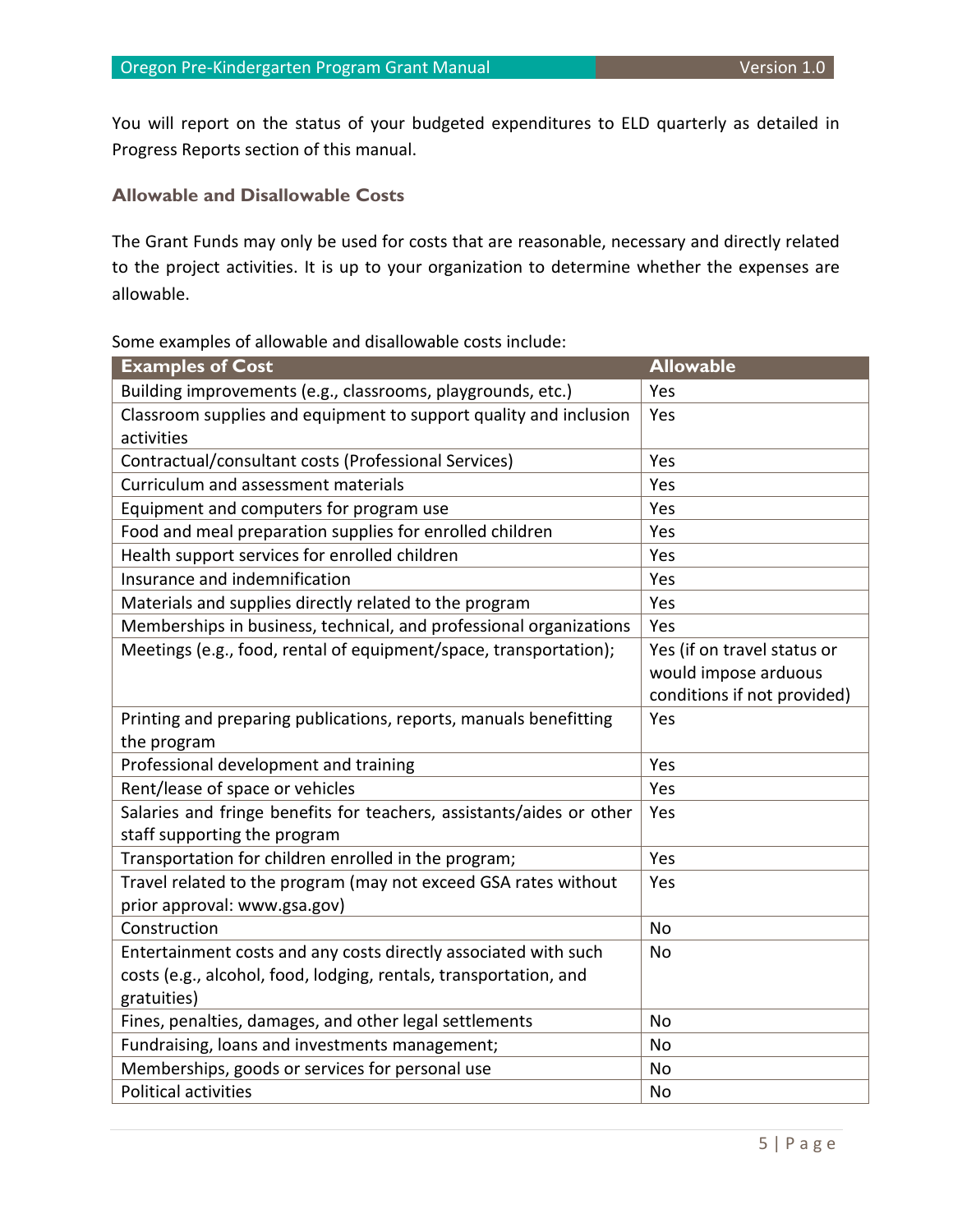| <b>Examples of Cost</b>                 | <b>Allowable</b> |
|-----------------------------------------|------------------|
| Promotional items, gifts, prizes, etc.  | No               |
| Purchase of land, buildings or vehicles | No               |

If you have questions about any of these cost categories, please contact ELD Grant Manager listed in this manual.

### <span id="page-6-0"></span>Progress Reports

As grant funds recipients you are required to report on progress and status of your grant to ELD using the tools/templates provided by the ELD. Your reports help ELD determine whether you are staying on track with grant agreement terms or experiencing issues that need to be addressed. This includes whether your spending is on track as well as if you're on track for all items within your scope of work.

All required reports must be submitted to ELD by the due date using the tools/templates provided by the ELD (see Appendices section of this Grant Manual for reporting tools/templates). If an unavoidable circumstance arises, you may submit a written deadline extension request to the ELD Grant Manager listed in this manual at least 5 business days prior to the report due date. Late submission without prior approval may impact fund dispersal.

Monthly reports are due the 15<sup>th</sup> of each month for the preceding month and quarterly reports are due 45 days following the end of each quarter. Quarterly reporting periods are July through September, October through December, January through March, and April through June. See Reporting Timeline below.

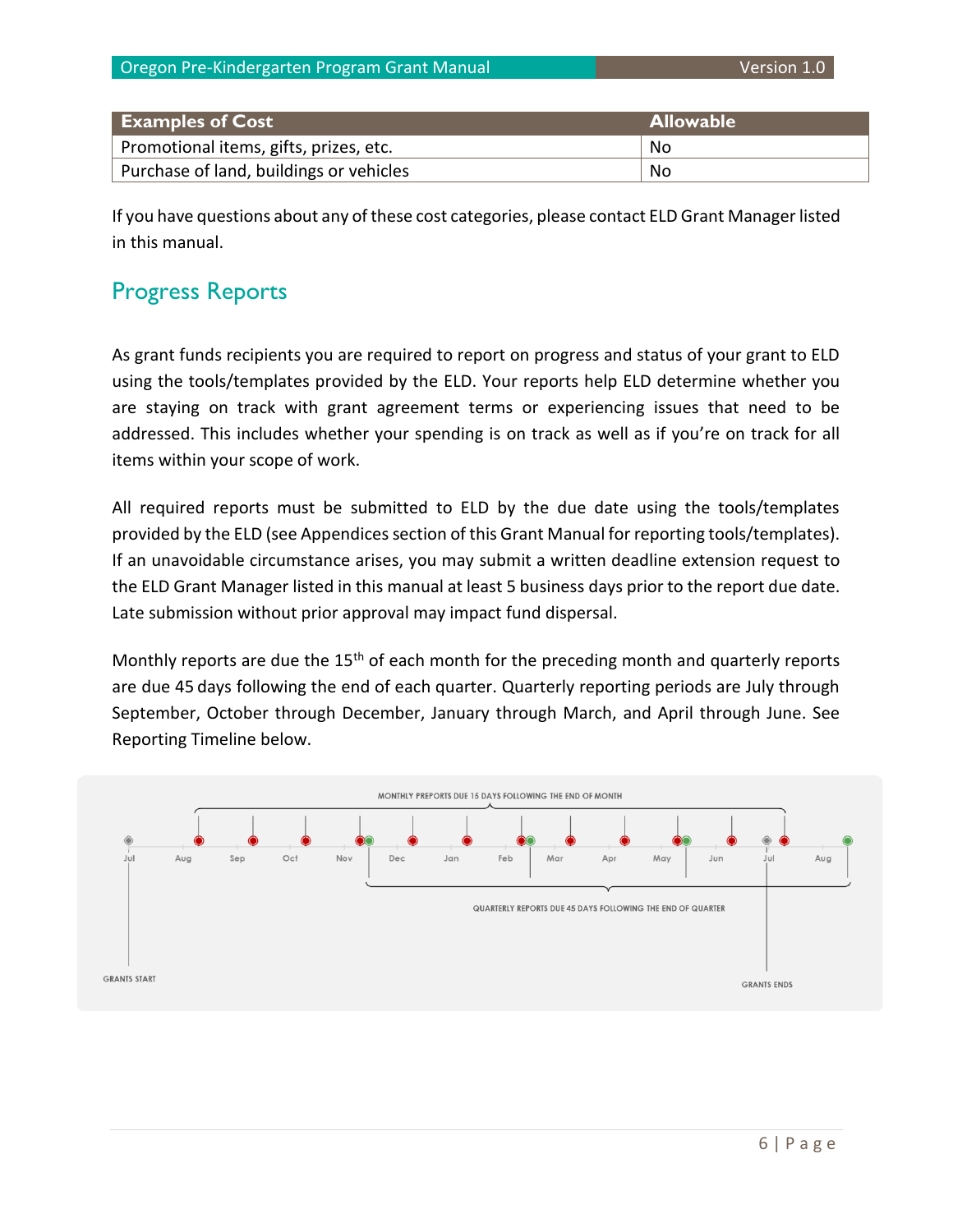### <span id="page-7-0"></span>Payment Process

Grant Funds will be paid to you using the Electronic Grants Management System (EGMS).

Before requesting payment, Grantees must be registered in EGMS. Instructions to register or to make changes to an existing registration can be found in the Appendix A of this manual.

You will be paid for the first quarter, July through September, within 30 days of the execution of your Grant Agreement. All subsequent payments will be made monthly pending submission and approval of required reports.

For information on how to submit a request for disbursement using EGMS, please refer to the EGMS External User Guide in the Appendix B of this manual. If you have issues or questions regarding your payment request, please contact the Grant Manager listed in this manual.

### <span id="page-7-1"></span>Under-enrollment and Un-opened Classrooms

Grantees are required to provide services to the number of children and families as specified in Exhibit A of the Grant Agreement. If your monthly progress report indicates you are serving below 97 percent of the target number of children and families shown in Exhibit A of the Grant Agreement for the previous 30 days, the ELD may take the following steps:

#### <span id="page-7-2"></span>**Under-enrollment**

- 1. Within 30 days of a monthly report indicating enrollment below 97 percent of the target number, ELD will issue a written Notice of Under-enrollment to Grantee. The Notice of Under-enrollment will include:
	- a. The number of children and families the Grantee is required to serve according to Exhibit A of the Grant Agreement;
	- b. The number of children and families by which Grantee is short of the target number;
	- c. The steps the ELD will take over the next 60 days to monitor and enforce the terms of the Grant Agreement; and
	- d. Contacts and resources to access technical assistance intended to reach compliance with the Grant Agreement.
- 2. The ELD will evaluate the Grantee's progress through scheduled monthly reporting. At the next monthly report, 60 days following Grantee's initial monthly report of under-enrollment, ELD will take the following steps: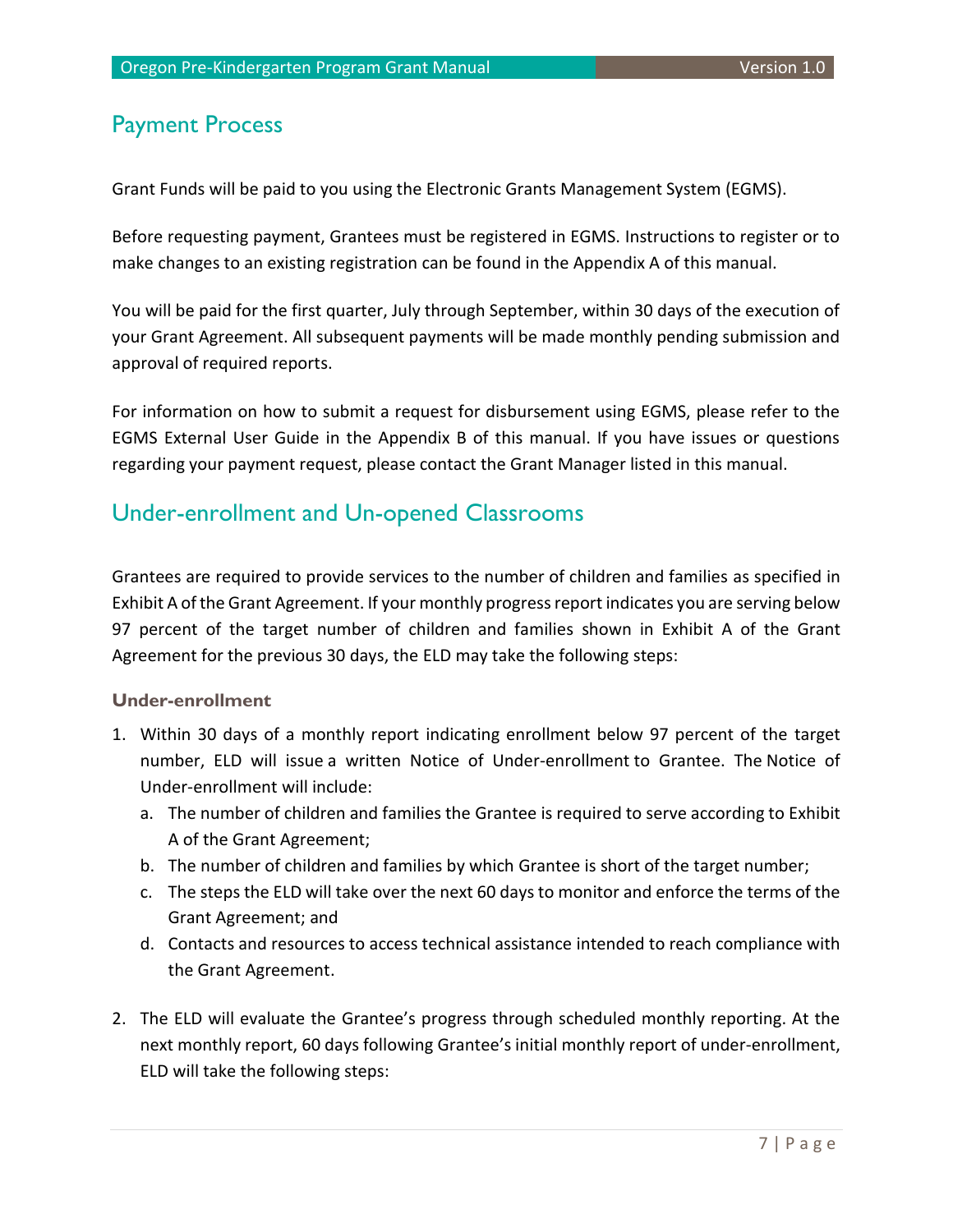- a. If the Grantee can demonstrate it is serving at or above 97 percent of the requirement set forth in the Grant Agreement, no further action is needed.
- b. If the Grantee cannot demonstrate it is serving at or above the 97 percent of the requirement, the ELD will notify Grantee that it must submit the following within 7 calendar days:
	- i. a corrective action plan describing how the Grantee plans to serve more children and families to reach compliance with the Grant Agreement; and
	- ii. how the Grantee will continue to operate if Grant Funds are reduced by an amount estimated by the ELD in the following year or remainder of the Performance Period.
- 3. The ELD will evaluate the Grantee's progress through the Grantee's monthly reporting. At the next monthly report, 90 days following Grantee's initial report of under-enrollment, ELD will take the following steps:
	- a. If the Grantee can demonstrate it is providing services to the number of children and families specified in the Grant Agreement, no further action is needed.
	- b. If the Grantee still cannot demonstrate it is serving at or above the 97 percent of the requirement, the ELD will issue a written Notice of Chronic Under-enrollment to the Grantee. The ELD will continue to monitor and provide technical assistance to Grantee. The amount of Grant Funds disbursed under Grantee's Grant Agreement may be reduced in the next cycle to adjust for chronic under-enrollment.

#### <span id="page-8-0"></span>**Un-opened Classrooms**

- 1. Within 30 days of receiving a monthly report indicating un-opened classroom(s), ELD will issue Notice of Under-enrollment to Grantee in writing for un-opened classroom(s) and funding will be suspended immediately for costs equivalent to the un-opened classroom(s). The Notice of Under-enrollment will include:
	- a. The number of children and families the Grantee is required to serve according to the terms of the Grant Agreement;
	- b. Planned number of classrooms compared to the actual classrooms reported by the Grantee in the Site and Service Workbook report;
	- c. The number of children and families not being served by the Grantee;
	- d. The steps the ELD will be taking over the next 60 days to monitor and enforce the terms of the Grant Agreement;
	- e. Contacts and resources to access technical assistance; and
	- f. ELD will notify Grantee that it must submit the following within 7 calendar days:
		- i. a corrective action plan describing how the Grantee plans to open the un-opened classroom(s) according to the Grant Agreement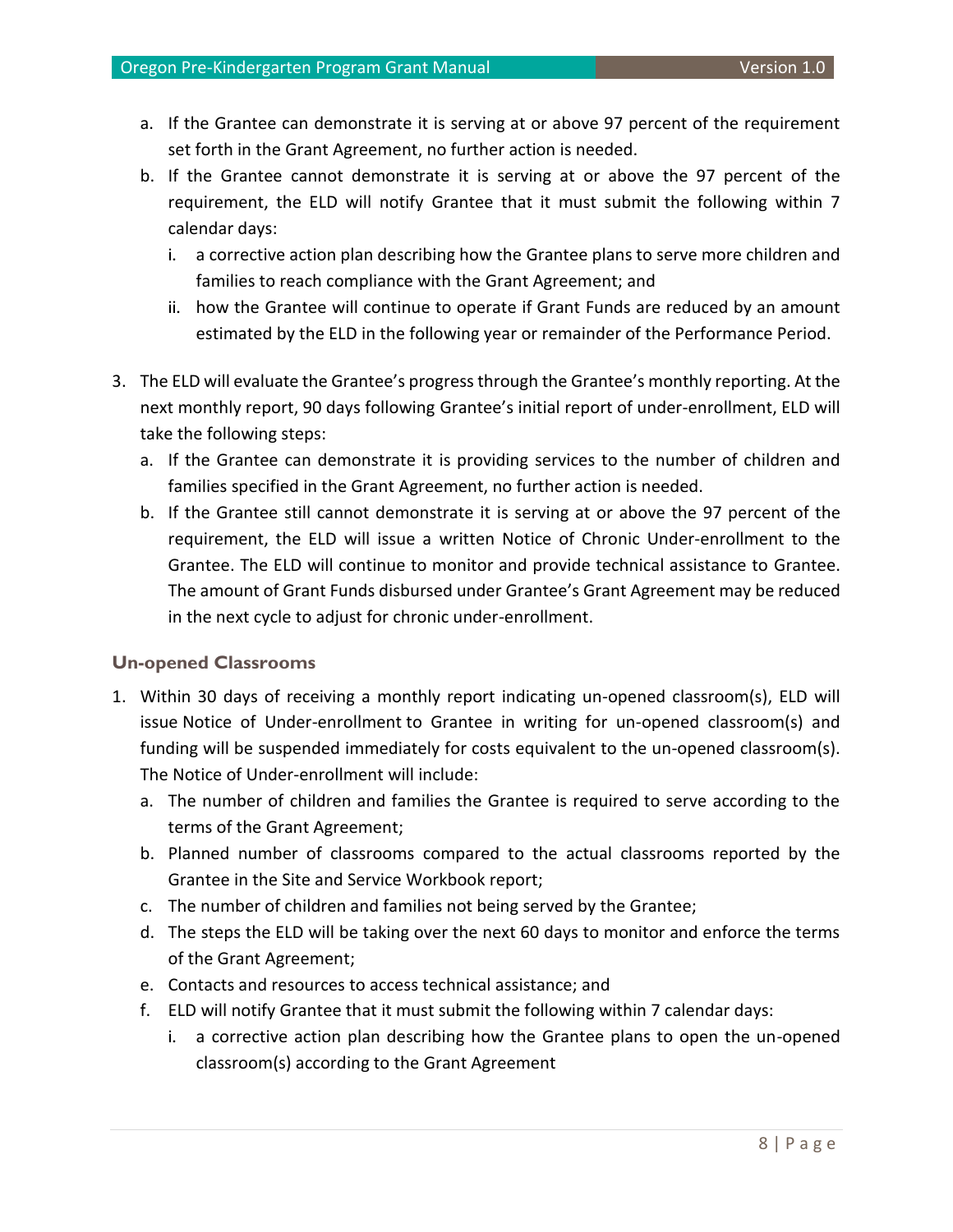- ii. how the Grantee will continue to operate should funds be reduced by an amount estimated by the ELD for the following grant year.
- 2. The ELD will evaluate the Grantee's progress towards opening planned classroom(s) and meeting enrollment targets through scheduled monthly reporting. At the next monthly report, 60 days following the initial report of under-enrollment, ELD will take the following steps:
	- a. If the Grantee has opened the classroom(s) and is providing service to the number of children and families served in the Grant Agreement, no further action is needed. ELD will reinstate payments to Grantee for the months the classrooms are opened.
	- b. If the Grantee still cannot demonstrate they have opened the required class room(s), the ELD will continue to monitor and provide technical assistance to Grantee.
- 3. The ELD will evaluate the Grantee's progress through scheduled monthly reporting. At the next monthly report, 90 days following the initial report of under-enrollment, ELD will take the following steps:
	- a. If the Grantee has opened the classroom(s) and is providing service to the number of children and families served in the Grant Agreement, no further action is needed. ELD will reinstate payments to Grantee for the months the classrooms are opened.
	- b. If the Grantee still cannot demonstrate they have opened the required class room(s), the ELD will issue a Notice of Chronic Under-enrollment to the Grantee.
	- c. The ELD will issue an amendment to the Grant Agreement to reduce the number of children and families served and the corresponding funding amount.
	- d. Grantee's Grant Agreement may be reduced in the next cycle to adjust for chronic underenrollment.

### <span id="page-9-0"></span>Confidential Information

Grantees must keep personally identifiable information confidential in compliance with The Family Educational Rights and Privacy Act (FERPA). Personally identifiable information may include, but is not limited to: student name, a personal identifier, such as social security number and any personal characteristics that would make the student's identity traceable.

FERPA protects the privacy of student education records. Generally FERPA protected records may not be released without obtaining a signed, written consent from the parent or student, except for when student's records are released to Department of Education's officials for audit or evaluation purposes. Further, to protect this information from unauthorized or accidental disclosure sharing student records using email is strongly discouraged, unless encrypted.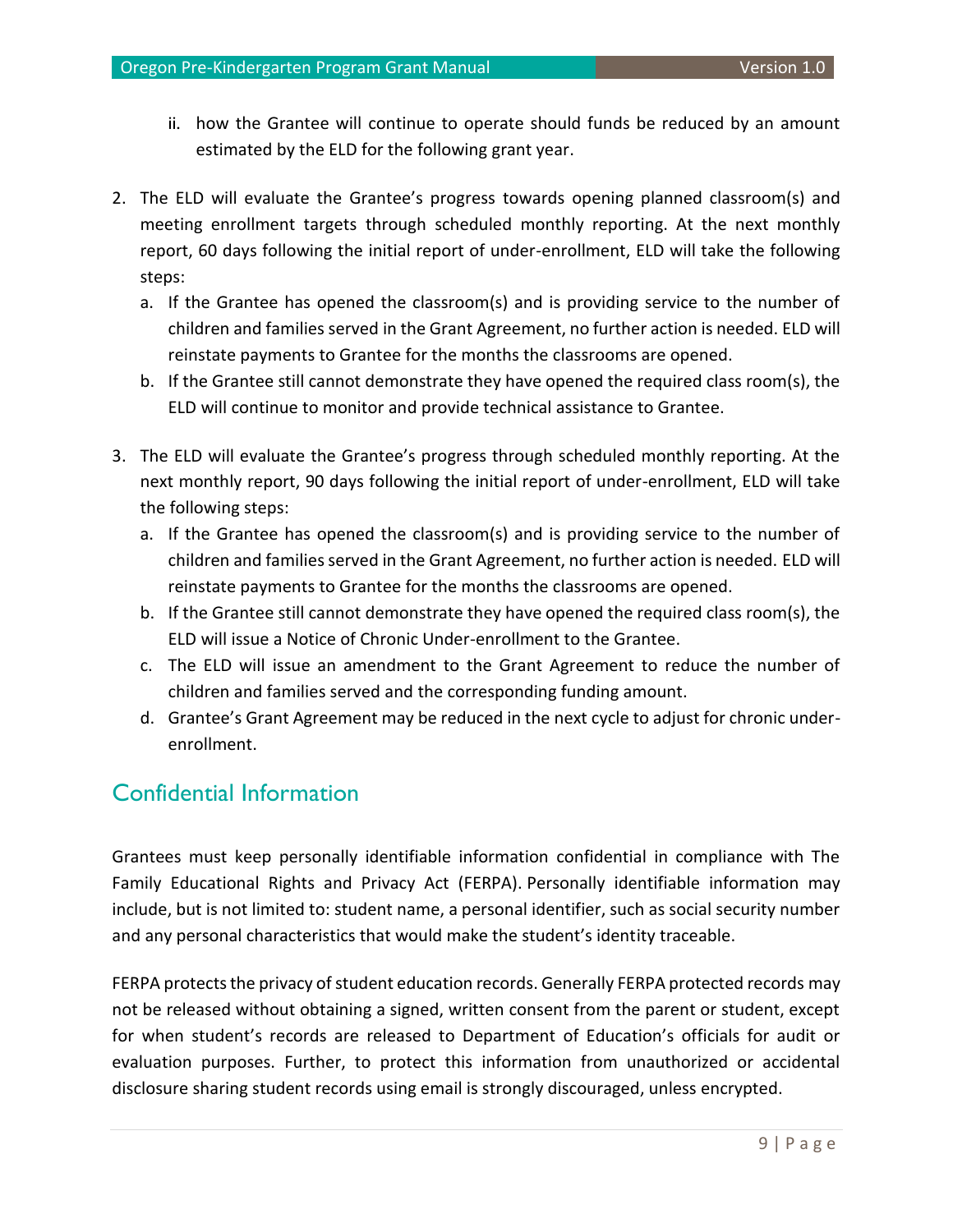Grantee must inform the ELD of any breach of confidential data. Some examples of data breaches include: hacking, physical loss of paper documents or electronic devices and unintended disclosure of sensitive information without a prior consent.

In addition, Grantees must require subcontractors to maintain confidentiality of personally identifiable information in compliance with FERPA by making sure data sharing is allowed under local, state, and federal privacy laws and regulations, such as FERPA. And if so, requiring such information is handled in a manner to protect the information from unauthorized or accidental disclosure, modification or loss.

Please visit<https://www2.ed.gov/policy/gen/guid/fpco/ferpa/index.html> for more information or contact the ELD Grant Manager listed in this manual if you have additional questions.

### <span id="page-10-0"></span>**Insurance**

You are required to maintain insurance at levels specified in the Grant Agreement, Exhibit B throughout the duration of the Grant Agreement. You are also required to ensure that all your subcontractors involved in carrying out any activities funded by the Grant Agreement obtain and maintain appropriate insurance throughout the duration of their work in accordance with the Grant Agreement, Exhibit B.

### <span id="page-10-1"></span>Equity Objectives

In performing Project activities funded by this program, you are required to further ELD's equity goals by carrying out the equity objectives described in the Grant Agreement, Exhibit C and Appendix C of this manual.

In addition, you and your staff who serve children and families funded by this program must complete equity training provided by the ELD by May 31, 2021. The training will be available early next year. ELD will notify you in advance as more details about the training become available.

### <span id="page-10-2"></span>**Subcontracting**

Grantees may subcontract for certain services. These include transportation, food preparation, janitorial services, bookkeeping, staff training, and teaching services. You may not subcontract the totality of your program and all subcontracts will need to be approved by the ELD Program Manager as described in this section. If you subcontract out any portion of your grant-funded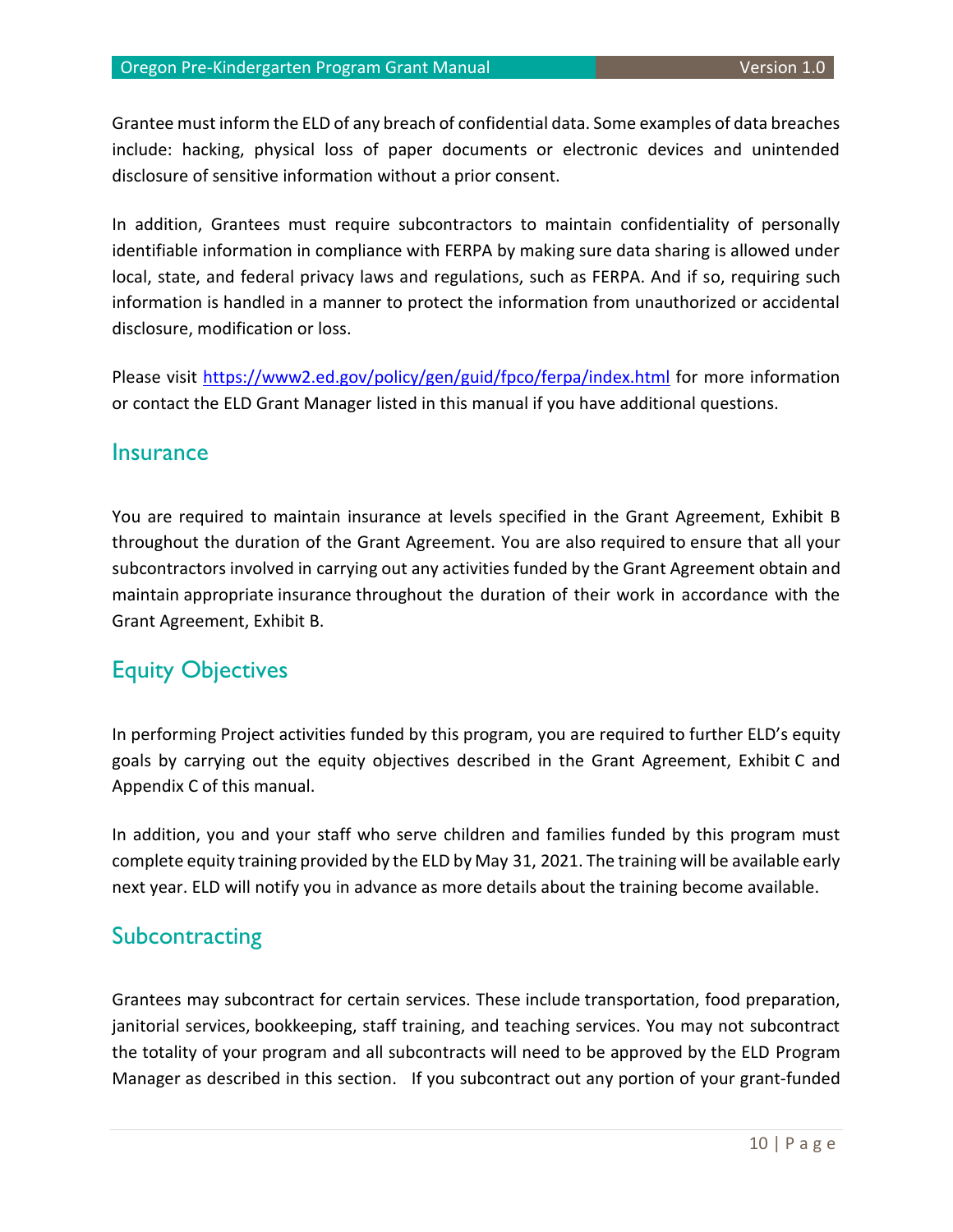services you remain responsible for ensuring your subcontractors adhere to all program guidance and requirements, including providing monitoring and technical assistance.

You must submit a request in writing to the ELD Program Manager listed in this manual for approval to subcontract.

The request to subcontract must include:

- a. Grantee information (name, site, type of Grantee and contact);
- b. Subcontractor information (name, type of contractor and contact, start and end date);
- c. Scope of Work for Subcontractor. Details on how Grantee intends to sub-contract, including all known/planned processes, and how services will be implemented and monitored.

Your subcontract requests will be reviewed by ELD Program Manager and you will receive a written notice of approval or denial within 30 days of receipt of the request.

All contracts or agreements you have with subcontractors must be in writing. It is your responsibility to ensure subcontractors carry appropriate insurance at the limits listed in your Grant Agreement, Exhibit B.

### <span id="page-11-0"></span>**Monitoring**

Monitoring is used to determine your level of compliance with the requirements of the program, adherence to applicable laws and regulations, and to measure progress towards accomplishing results and outcomes of the program. Monitoring includes an assessment of documentation and data you maintain; obtaining information through interviews, observations and evaluations, fiscal oversight and announced and unannounced site visits.

The Oregon Prekindergarten and Prenatal to Three program aligns with the monitoring protocols developed by the Office of Head Start (OHS). The Office of Head Start (OHS) and the Early Learning Division use The Head Start Monitoring System to measure the performance and accountability of [Head Start](https://eclkc.ohs.acf.hhs.gov/policy/45-cfr-chap-xiii) programs, and assess Grantee compliance with the Head Start [Program Performance Standards,](https://eclkc.ohs.acf.hhs.gov/policy/45-cfr-chap-xiii) the Head Start Act, and other regulations.

For programs that are funded both with federal Office of Head Start funds and Early Learning Division funds, the Early Learning Division and the Office of Head Start jointly assess program compliance with the [Head Start Program Performance Standards,](https://eclkc.ohs.acf.hhs.gov/policy/45-cfr-chap-xiii) the Head Start Act, and state regulations.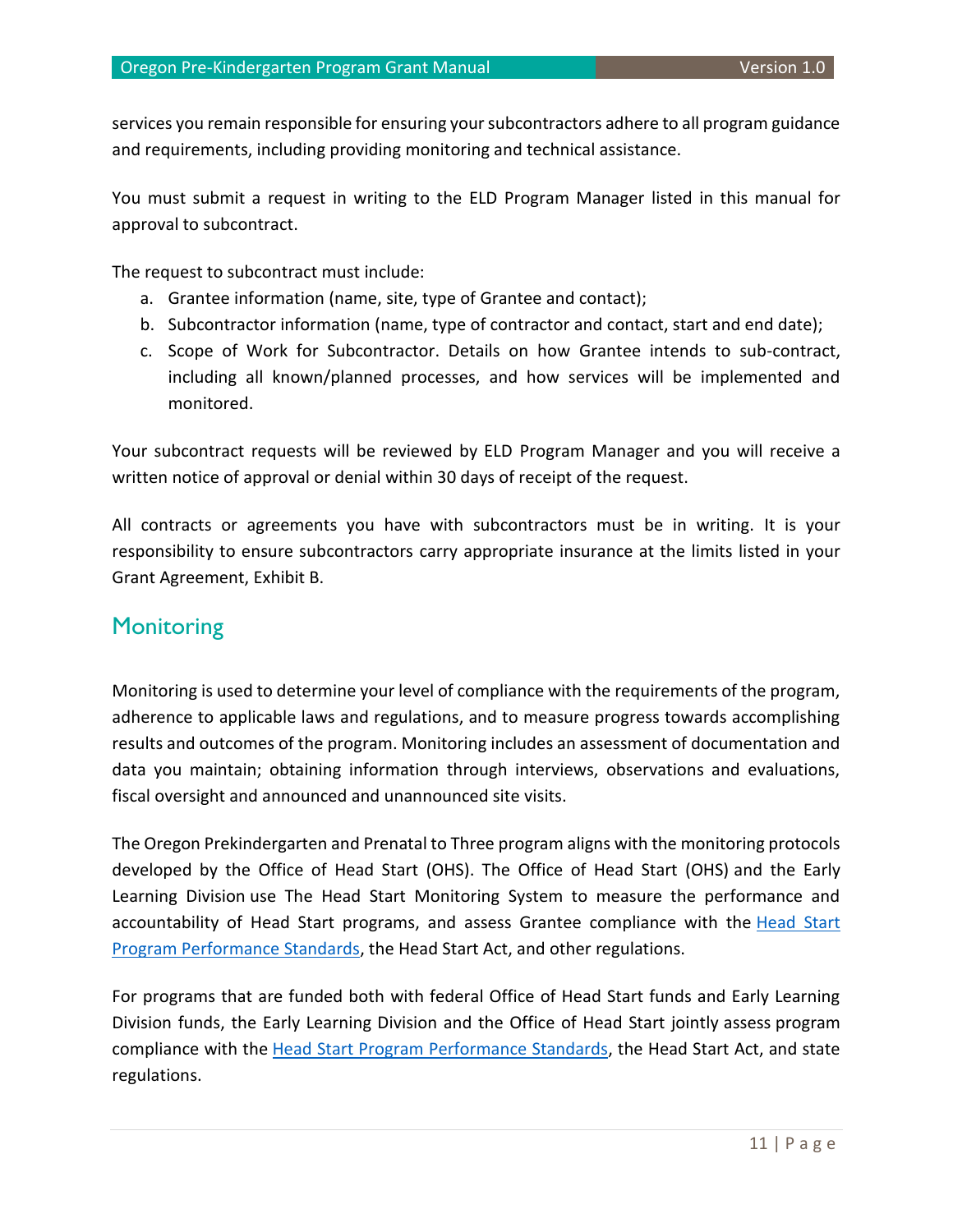The Head Start Monitoring System provides OHS and the Early Learning Division a multi-year perspective on Grantee operations with a focus on performance, progress, and compliance. It also provides Grantees opportunities for continuous improvement. The monitoring system includes on-site reviews, desk monitoring and disseminates findings through formal monitoring reports.

The ELD is responsible for the monitoring of OPK Grantees that do not receive funds through the federal Office of Head Start. The monitoring will assess Grantee compliance with the [Head Start](https://eclkc.ohs.acf.hhs.gov/policy/45-cfr-chap-xiii)  [Program Performance Standards,](https://eclkc.ohs.acf.hhs.gov/policy/45-cfr-chap-xiii) the Head Start Act, State of Oregon statutes, rules, policies, and other regulations.

Grantees are subject to an annual review to assess compliance with program quality standards, policies, and procedures. In addition, the ELD may conduct additional monitoring visits or request information on the quality of program at any time. Additional monitoring visits may occur as a result of complaints from staff or families, as a result of the annual monitoring visit, Office of Head Start monitoring results, or because of other concerns related to the quality of the program.

A review may include an assessment of structural and process elements of the program, such as the physical space, interactions between children and/or staff, review of staff qualifications, child care licensing review (where applicable), or any other assessment ELD determines necessary to measure the quality of the Grantee's service approach and delivery. Programs will be made aware of any tools used for assessment prior to the review, such as commercially available observation tools (e.g., CLASS, Early Childhood Environmental Rating Scales, Business Administration Scale, Classroom Assessment of Supports for Emergent Bilingual Acquisition), ELD created checklists, etc.

Grantees should also be aware that the results of monitoring may impact the Grantee's ability to continue to provide services. Grantees should be aware that services for all children present in the classroom, home, or program environment during time of review may be taken into consideration, regardless of their enrollment in the program.

Grantee classroom reviews will only be conducted if all staff administering the program have been working in the program for at least 60 calendar days prior to the review. Additional monitoring visits may be conducted if at least one staff within the environment is replaced within the program year.

Grantee must make available to the ELD all budgetary information including back-up documentation for operating budgets submitted by Grantee to the ELD for the relevant time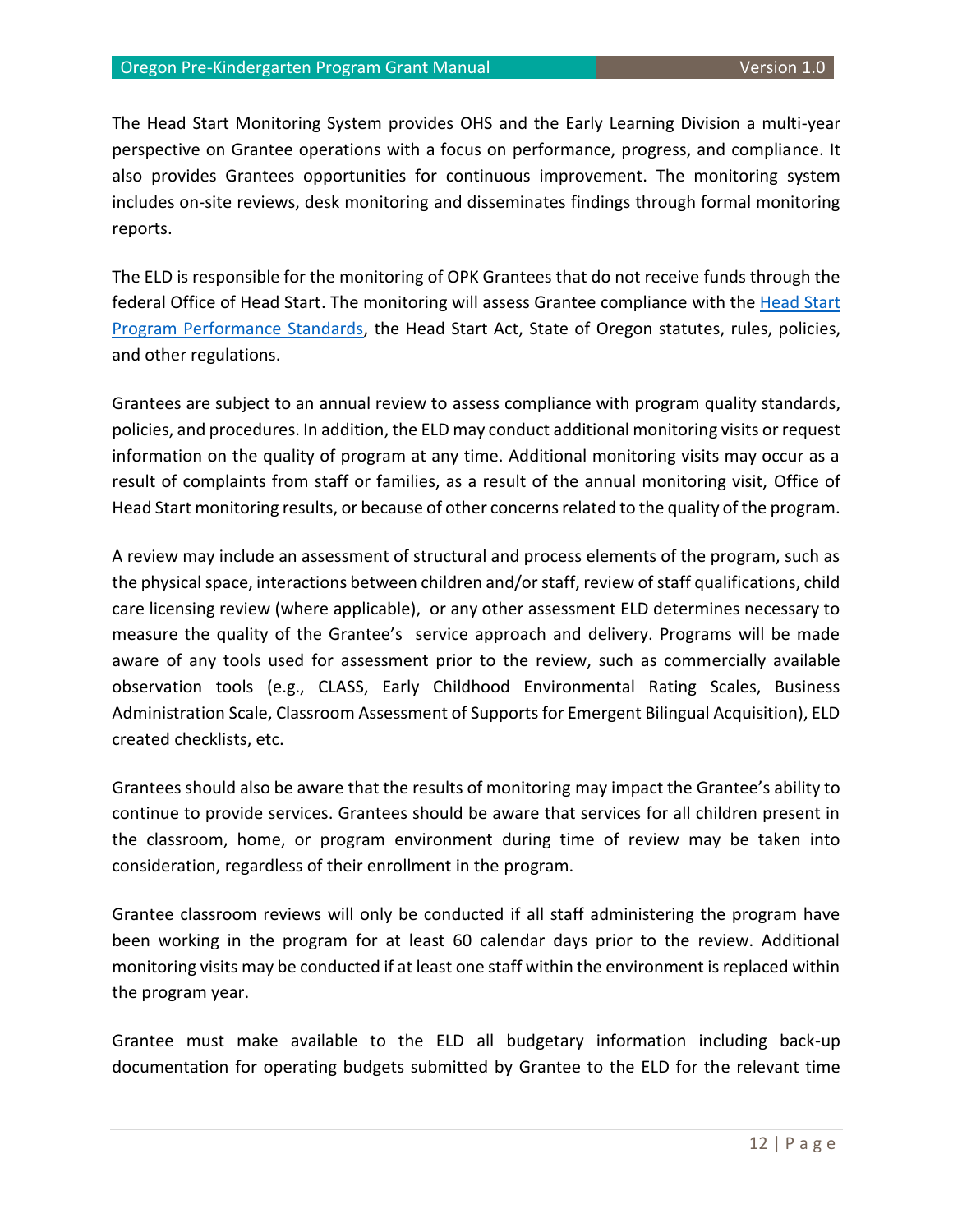period being audited. Grantee must return to ELD any funds determined to have been misspent, spent fraudulently, or not in accordance with grant guidelines.

The ELD reserves the right to review a Grantee's licensing records at any time. If the ELD discovers a licensing violation(s), the ELD will notify the Grantee.

At the discretion of the ELD, ELD staff or an independent third party contractor can conduct site visits to monitor through announced visits with at least 24 hour notice and unannounced visits with up to one hour notice. Grantees are required to cooperate with monitoring staff and/or contractors and make available for review all records necessary to complete the monitoring visit including, but not limited to the following:

- Regular site visits;
- Evaluation of Spark Rating Level;
- CLASS™ Observations;
- Environment Rating Scale (ERS)
- Review of Grantee's staff qualifications, class size, adult-child ratios, and working conditions;
- Review of student records;
- Review of enrollment and attendance records;
- Evaluation of Grantee's accommodation for children with special needs;
- Review of Grantee's parent participation and engagement plan (e.g. newsletters, Parent meeting sign-in sheets, and Parent resources);
- Review of Grantee's curriculum;
- Review of Grantee's screening and assessment processes;
- Evaluation of Grantee's efforts to connect families to resources that align with the family's needs;
- Evaluation of Grantee's staff development and training programs;
- Review of Grantee's financial records and fiscal viability;
- Review of Grantee's licensing records;
- Review of quality improvement plans.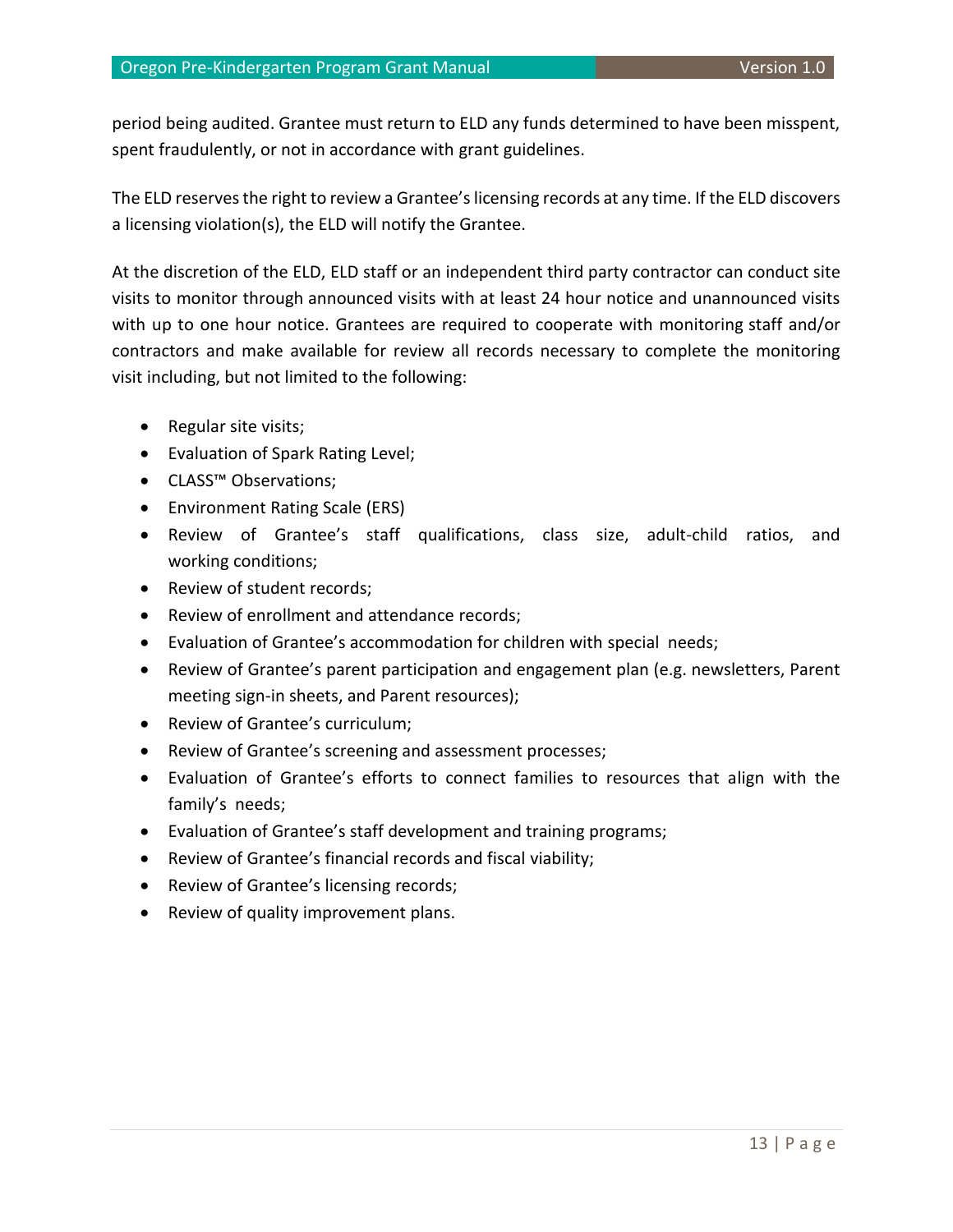### <span id="page-14-0"></span>Program Requirements

#### <span id="page-14-1"></span>**Eligibility**

Grantees recruit from families within their service area using the Head Start Program Performance Standards. Eligible children are from prenatal to five years old, not eligible for kindergarten, and are deemed eligible for OPK based on factors such as family income below the federal poverty guideline, homelessness, receipt of public assistance (such as TANF or SSI), being a foster child, and other factors not listed here. For more details on determining, verifying, and documenting eligibility, please see [1302.12 of the Head Start Program Performance Standards.](https://eclkc.ohs.acf.hhs.gov/policy/45-cfr-chap-xiii/1302-12-determining-verifying-documenting-eligibility)

#### <span id="page-14-2"></span>**Operating Requirements**

Operating requirements for the Oregon Pre-Kindergarten program are based on the federal [Head Start Program Performance Standards](https://eclkc.ohs.acf.hhs.gov/policy/45-cfr-chap-xiii) (HSPPS), ORS [329.195,](https://www.oregonlegislature.gov/bills_laws/ors/ors329.html) OAR [414-460,](https://secure.sos.state.or.us/oard/displayDivisionRules.action?selectedDivision=5782) and [State of Oregon Office of Child Care](https://oregonearlylearning.com/childcare-rules/) rules.

#### <span id="page-14-3"></span>**Planned Class Operations**

Grantees must provide annual hours of planned class operations in accordance with the Head Start Program Performance Standards, based on the age grouping of children enrolled. Grantees must implement a service delivery calendar that meets, at minimum, the Head Start Program Performance Standards for service duration.

- a. Oregon Pre-Kindergarten (Prenatal to Three) must provide a minimum of 1,380 annual hours of planned class operations for all enrolled children during the program year.
- b. Oregon Pre-Kindergarten classes must operate for a minimum of 3.5 hours per day and 900 hours per year.
- c. Oregon Pre-Kindergarten Extended Duration must provide at least 1,020 annual hours of planned class operations over the course of at least eight months per year.

1302.20 - [1302.24 of the Head Start Program Performance Standards](https://eclkc.ohs.acf.hhs.gov/policy/45-cfr-chap-xiii/1302-subpart-b-program-structure) provides greater detail regarding planned class operations.

Grantees must be in compliance with all applicable state, local and federal laws, rules and regulations, including applicable licensing requirements, in order to participate in the Oregon Pre-Kindergarten Program. Grantees are required to notify the ELD within 5 business days of receiving any licensing, regulatory or compliance violations.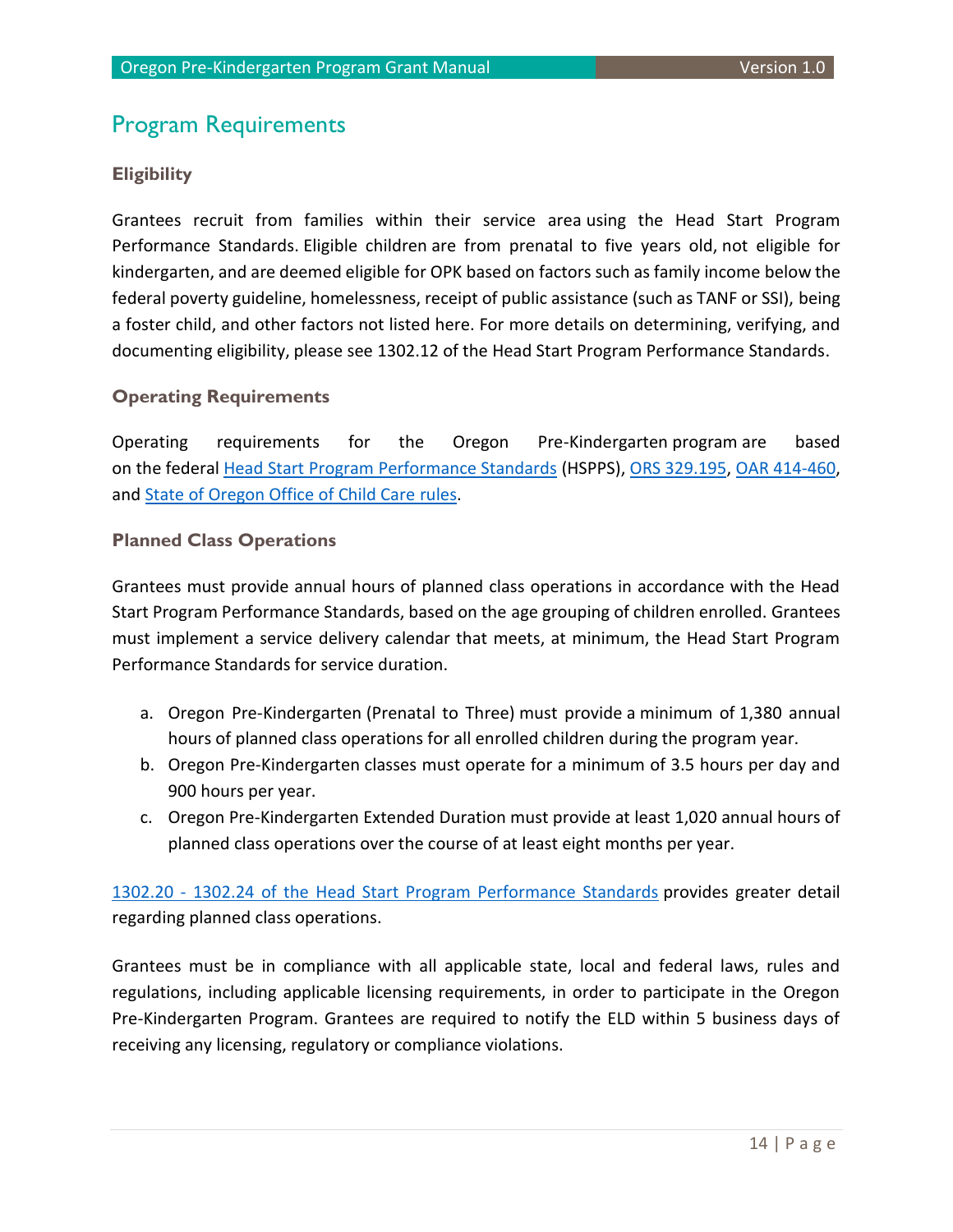#### <span id="page-15-0"></span>**Group Size and Adult/Child Ratios**

If a Grantee is a program licensed by the Office of Child Care, the classroom adult/child ratios cannot exceed the ratios for which the site is licensed. 1302.20 - 1302.24 of the Head Start [Program Performance Standards](https://eclkc.ohs.acf.hhs.gov/policy/45-cfr-chap-xiii/1302-subpart-b-program-structure) provides greater detail on ratios for specific program types.

#### <span id="page-15-1"></span>**Salaries**

Lead teacher and assistant teachers' salaries are to follow the salary guidelines established by the Early Learning Council (see table – next page). Any changes to salaries that deviate from the approved program budget must be consented to by ELD.

|                |                                          | <b>TARGET SALARY</b>    |               |               | <b>MINIMUM SALARY</b> |
|----------------|------------------------------------------|-------------------------|---------------|---------------|-----------------------|
|                | <b>QUALIFICATION LEVEL</b>               | 10 MO.<br><b>SALARY</b> | <b>HOURLY</b> | <b>ANNUAL</b> | <b>HOURLY</b>         |
| <b>TEACHER</b> | Bachelor's Degree (BA)/ Registry Step 10 | \$63,000                | \$36          | \$44,000      | \$25                  |
| LEAD           | Associate Degree (AA)/ Registry Step 9   | \$54,000                | \$31          | \$38,000      | \$22                  |
|                | Child Development Associates (CDA)       |                         |               |               |                       |
|                | Credential / Registry Step 8             | \$41,000                | \$24          | \$32,000      | \$18                  |

| <b>LEAD TEACHER</b>      | Bachelor's Degree (BA)/ Registry Step 10 | \$63,000                       | \$36                 | \$44,000      | \$25                  |
|--------------------------|------------------------------------------|--------------------------------|----------------------|---------------|-----------------------|
|                          | Associate Degree (AA)/ Registry Step 9   | \$54,000                       | \$31                 | \$38,000      | \$22                  |
|                          | Child Development Associates (CDA)       |                                |                      |               |                       |
|                          | Credential / Registry Step 8             | \$41,000                       | \$24                 | \$32,000      | \$18                  |
|                          |                                          |                                |                      |               |                       |
|                          |                                          |                                |                      |               |                       |
|                          |                                          |                                | <b>TARGET SALARY</b> |               | <b>MINIMUM SALARY</b> |
|                          | <b>QUALIFICATION LEVEL</b>               | <b>10 MO.</b><br><b>SALARY</b> | <b>HOURLY</b>        | <b>ANNUAL</b> | <b>HOURLY</b>         |
|                          | Child Development Associates (CDA)       |                                |                      |               |                       |
|                          | Credential or above / Registry Step 7 or |                                |                      |               |                       |
|                          | above                                    | \$38,000                       | \$22                 | \$27,000      | \$16                  |
|                          |                                          |                                |                      |               | \$12                  |
|                          |                                          |                                |                      |               | <b>Unless local</b>   |
| <b>TEACHER ASSISTANT</b> |                                          |                                |                      |               | minimum wage          |

Grantees shall not discriminate on the basis of race, color, ethnicity, socioeconomic status, home language, country of origin, immigration status, ability, special needs, religion, gender expression, sexual orientation, family composition, housing status, military status and cultural background and experience in any of activities or operations.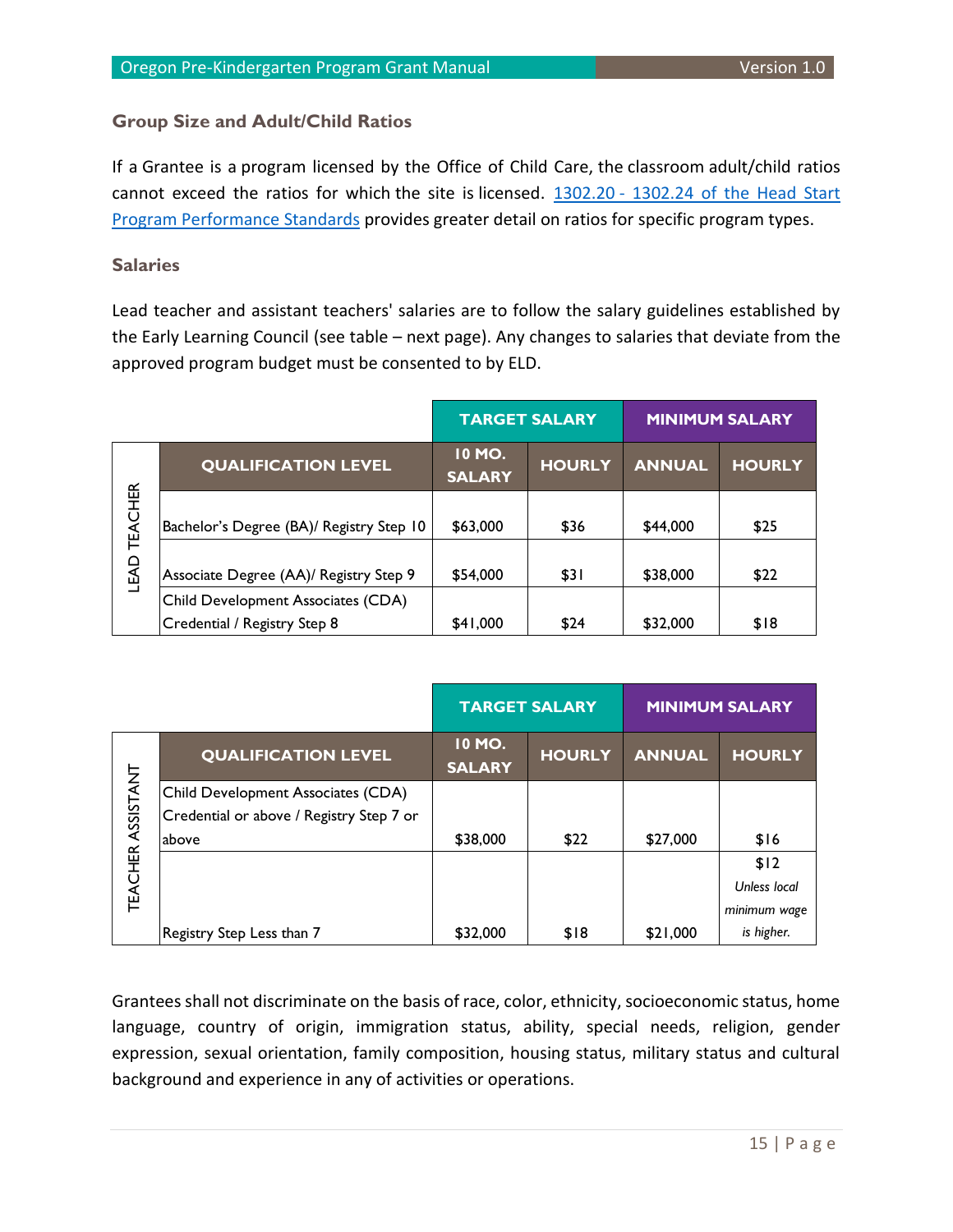#### <span id="page-16-0"></span>**Supplanting**

Oregon Pre-Kindergarten funding and programs are a supplement to, and must not supplant, Federal Head Start programs. Grantees may use their OPK funds for non-federal share based on the guidelines in the Head Start Program Performance Standards.

#### <span id="page-16-1"></span>**Support and Assistance**

The ELD provides technical assistance and training to Grantees for the purposes of improving program quality, helping prepare children to succeed in school or any other function related directly to program administration. Both a Program Manager and Grant Manager are listed in the Point of Contact section of this manual and are available for questions.

In addition, the program requires that a minimum of 2.5 percent of the total budget is used for the training and professional development of staff.

#### <span id="page-16-2"></span>**Program Modifications**

Modifications to program service delivery will be considered on a limited, temporary basis during the COVID-19 emergency. Plans should address any modifications to program requirements identified in this manual and the [Head Start Program Performance Standards;](https://eclkc.ohs.acf.hhs.gov/policy/45-cfr-chap-xiii) grantees will be required to report on any modifications quarterly.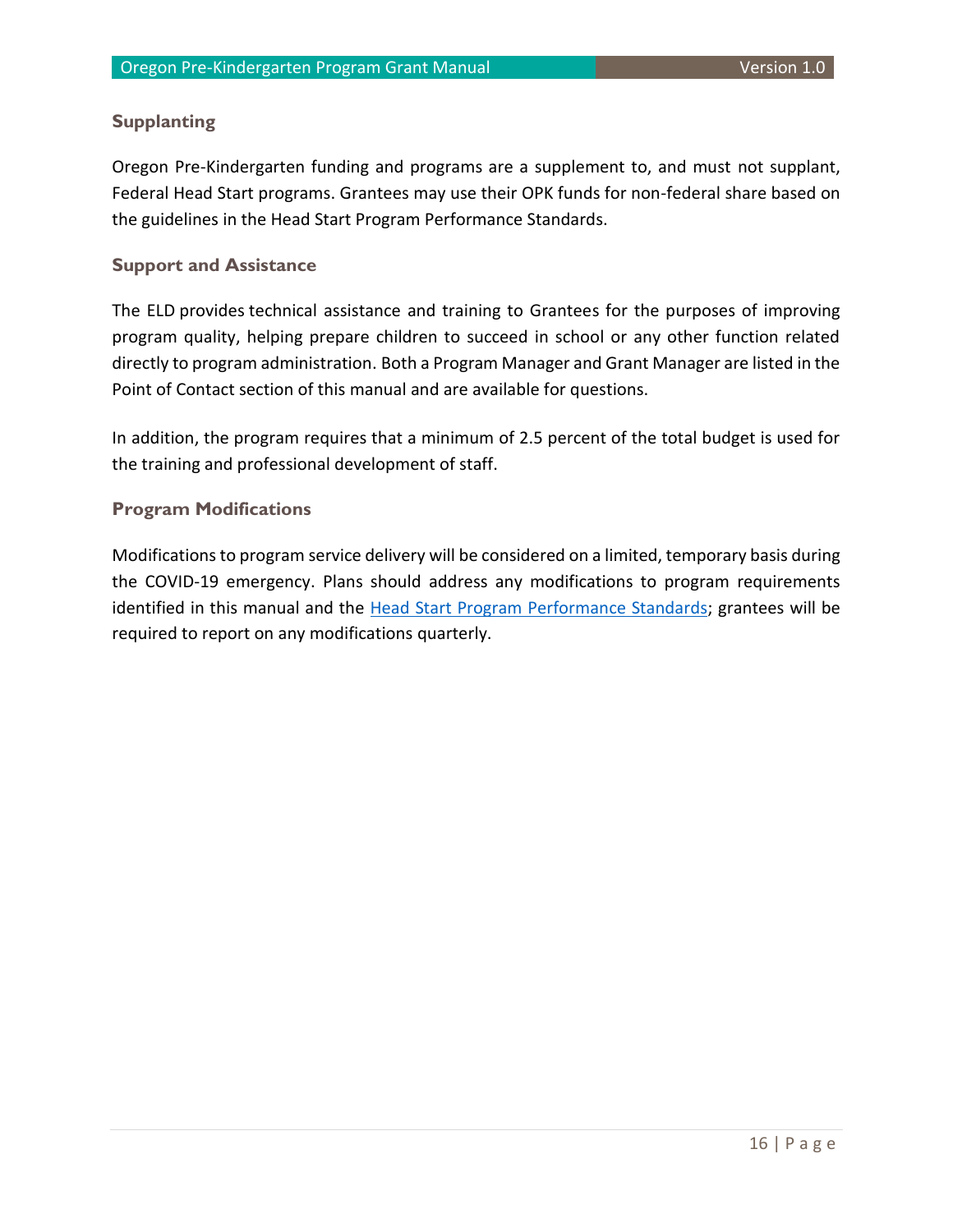### Appendix A: EGMS Registration Instructions

#### <span id="page-17-1"></span><span id="page-17-0"></span>**Accessing Grant Funds**

In order to access your grant funds, your early learning program must have a vendor number in the statewide payments system, an Oregon Department of Education (ODE) Institution ID, and must request Claim Administrator access to our Electronic Grant Management System (EGMS).

**If you have not** received a previous grant through the Oregon Department of Education, you will need to be entered into the systems before you can claim or receive payments. The following information will help you submit the documentation needed to complete your enrollment into the systems. Because there is more than one system that needs to be activated in order to process your grant funds for payment, we recommend completing these items in the following order:

#### **1) Vendor Number –**

In order to establish a state vendor number, you will need to submit a W-9 to the Oregon Department of Education, care of Kristie Miller.

W-9 in English – <https://www.irs.gov/pub/irs-pdf/fw9.pdf>

W-9 in Spanish – <https://www.irs.gov/pub/irs-pdf/fw9sp.pdf>

You may use one of two methods to submit this document:

1. US Postal Service Mail – If you are using the US Postal Service, please send your W-9 to:

> **Attention: Kristie Miller RE: New ELD Grantee Vendor** Oregon Department of Education – Public Service Building 255 Capitol Street NE Salem, OR 97310

2. Secure File Transfer – If you would like to submit a scanned copy of your W-9, you may use Secure File Transfer found at <https://district.ode.state.or.us/apps/xfers/> . Instructions for this process are listed at the end of this section.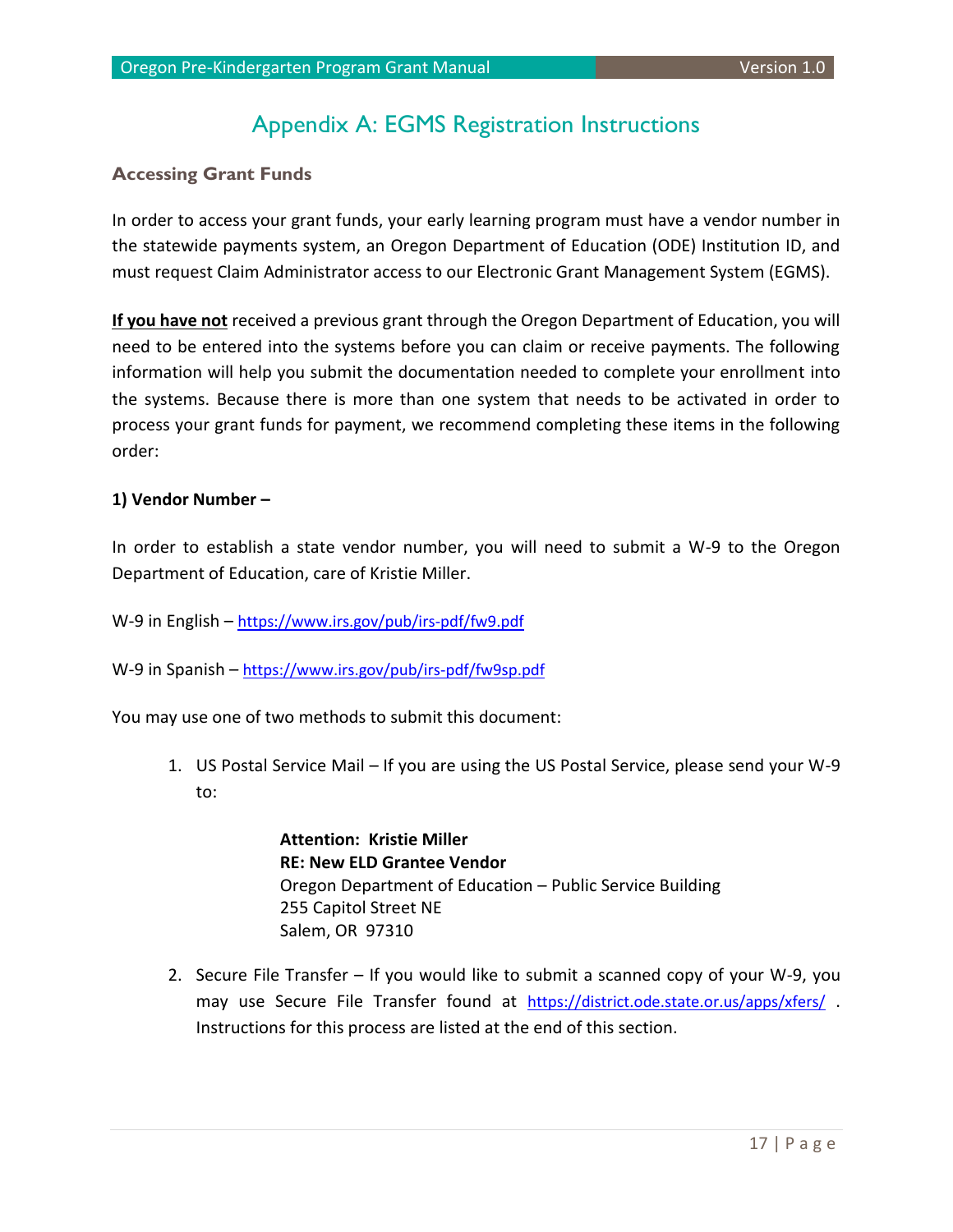All W-9 submissions for a new vendor number will need to include the following message written at the top of the W-9 form:

"I am submitting this W-9 as a new ELD grantee to be included in the vendor system."

Failure to add this statement may result in your W-9 not being processed.

#### **2) EGMS Access Request Form –**

Complete the EGMS Access Request Form available here:

English –

[https://district.ode.state.or.us/wma/apps/egrants/egms\\_access\\_request\\_form\\_rev20200610\\_f](https://district.ode.state.or.us/wma/apps/egrants/egms_access_request_form_rev20200610_fillable.pdf) [illable.pdf](https://district.ode.state.or.us/wma/apps/egrants/egms_access_request_form_rev20200610_fillable.pdf)

Spanish –

[https://district.ode.state.or.us/wma/apps/egrants/formulario-de-solicitud-de-acceso-a-egms-](https://district.ode.state.or.us/wma/apps/egrants/formulario-de-solicitud-de-acceso-a-egms-20200610-rellenable.pdf)[20200610-rellenable.pdf](https://district.ode.state.or.us/wma/apps/egrants/formulario-de-solicitud-de-acceso-a-egms-20200610-rellenable.pdf)

This document requires a physical signature, but does not have to be an original document. If you do not have a scanner, you may take a photo of the document (please make sure it's legible) and submit the photo or a scanned EGMS Access Request Form.

Submit this with your Institution ID request (see below).

If you have questions on this form, please email [ode.egms@state.or.us.](mailto:ode.egms@state.or.us)

#### **3) Institution ID –**

Request an Institution ID or confirm that you already have one. To see if your organization already has an Institution ID, you may search for it here: <https://www.ode.state.or.us/instid/>.

If you do not have one, you will need to complete the online form located at <https://app.smartsheet.com/b/form/9f35bc8c0f8240b08c94542c9dd0503b> and attach your completed EGMS Access Request Form to this request.

If you have questions about the online form, please contact [ode.institutions](mailto:ode.institutions-request@state.or.us)[request@state.or.us.](mailto:ode.institutions-request@state.or.us)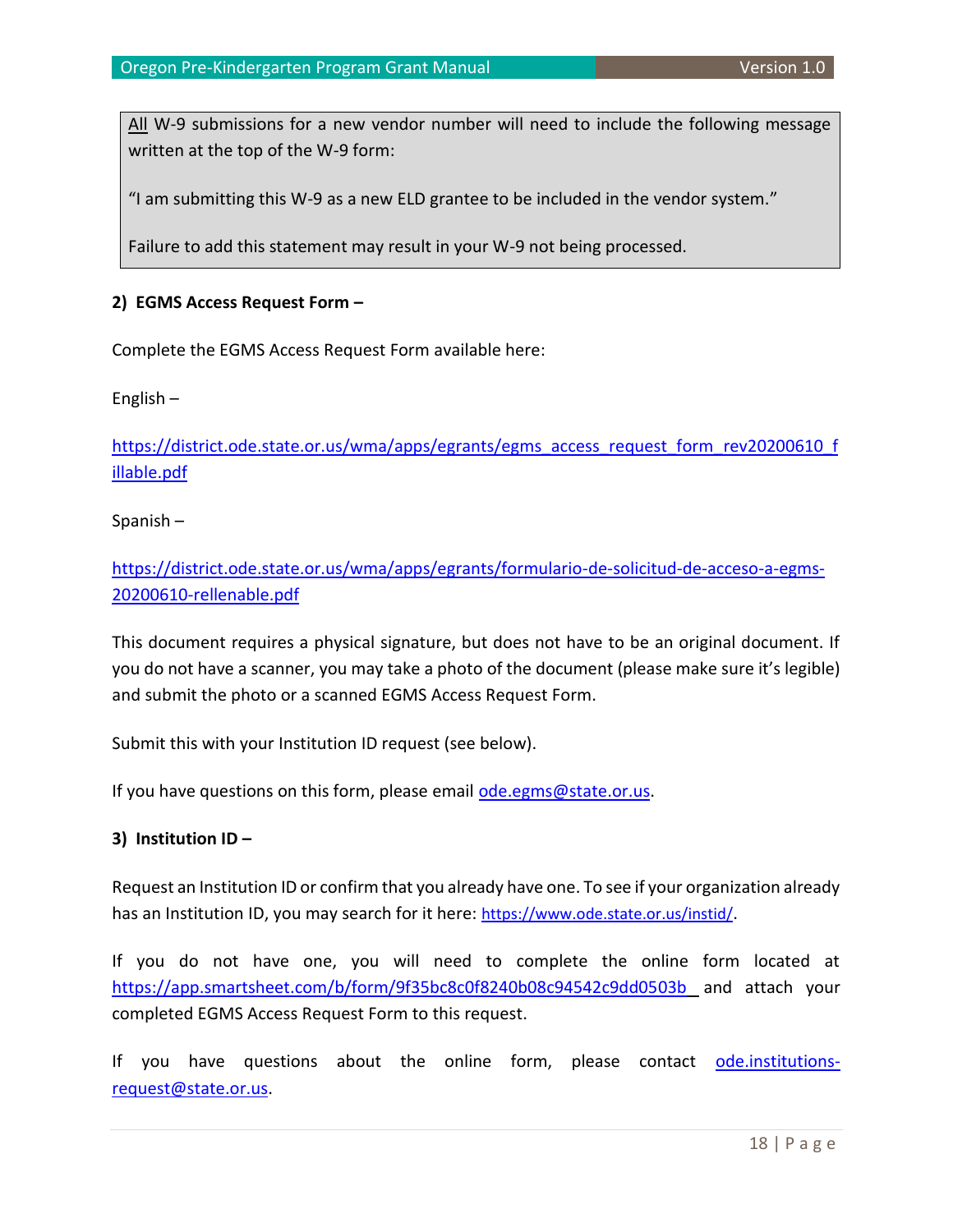#### Oregon Pre-Kindergarten Program Grant Manual Version 1.0

You will be contacted if there are additional questions about any of your documentation for this process. Setting up your information in our databases may take up to 2 weeks. Because information has to be entered in multiple systems, grants cannot be fully set up in EGMS until this process is complete.

Secure File Transfer for Submitting W-9

To begin, use this link to go to the Oregon Department of Education site for Secure File Transfer [https://district.ode.state.or.us/apps/xfers/.](https://district.ode.state.or.us/apps/xfers/)

On the left hand side, selec[t kristie.miller@ode.state.or.us](mailto:kristie.miller@ode.state.or.us) from the ODE Email List. Then click on the right pointing button to add the name to the ODE Recipients section.

| OREGON<br>DISTRICT FE EDUCATION<br>Oregon achieves together!                                                                                                                                                                                                                                                                                                                                        | Site Search                    | O                     |
|-----------------------------------------------------------------------------------------------------------------------------------------------------------------------------------------------------------------------------------------------------------------------------------------------------------------------------------------------------------------------------------------------------|--------------------------------|-----------------------|
|                                                                                                                                                                                                                                                                                                                                                                                                     |                                | Log In Help           |
| News $\blacktriangledown$<br>Training $\blacktriangledown$ Help $\blacktriangledown$<br>Data Enterprise ▼                                                                                                                                                                                                                                                                                           |                                |                       |
|                                                                                                                                                                                                                                                                                                                                                                                                     | <b>Secure File Transfer</b>    |                       |
|                                                                                                                                                                                                                                                                                                                                                                                                     | <b>Recipients for the file</b> |                       |
| <b>ODE Email List</b>                                                                                                                                                                                                                                                                                                                                                                               |                                | <b>ODE Recipients</b> |
| krista.j.campbell@ode.state.or.us<br>kristen.johnson@ode.state.or.us<br>kristie.miller@ode.state.or.us<br>kristin.gimbel@state.or.us<br>kristina.christian@ode.state.or.us<br>kristy.a.mitchell@ode.state.or.us<br>kristy.welch@ode.state.or.us<br>kunyin.kwan@state.or.us<br>kurt.fertig@osd.k12.or.us<br>kyle.boyles@osd.k12.or.us<br>kyle.davis@ode.state.or.us<br>kyle.t.weraky@ode.state.or.us | .                              |                       |

You should now see [kristie.miller@ode.state.or.us](mailto:kristie.miller@ode.state.or.us) in the column on the right.

| OREGON<br>DISTRICT FOUCATION<br>Oregon achieves  tagether!                                                                                                                                                                                                                                                                                                                                         |                                    | Site Search                    | یر          |
|----------------------------------------------------------------------------------------------------------------------------------------------------------------------------------------------------------------------------------------------------------------------------------------------------------------------------------------------------------------------------------------------------|------------------------------------|--------------------------------|-------------|
|                                                                                                                                                                                                                                                                                                                                                                                                    |                                    |                                | Log In Help |
| Data Enterprise<br>News <b>v</b><br>Training $\blacktriangledown$ Help $\blacktriangledown$                                                                                                                                                                                                                                                                                                        |                                    |                                |             |
|                                                                                                                                                                                                                                                                                                                                                                                                    | <b>Secure File Transfer</b>        |                                |             |
|                                                                                                                                                                                                                                                                                                                                                                                                    | <b>Recipients for the file</b>     |                                |             |
| <b>ODE Email List</b>                                                                                                                                                                                                                                                                                                                                                                              |                                    | <b>ODE Recipients</b>          |             |
| krista.j.campbell@ode.state.or.us<br>kristen.johnson@ode.state.or.us<br>kristin.gimbel@state.or.us<br>kristina.christian@ode.state.or.us<br>kristy.a.mitchell@ode.state.or.us<br>kristy.welch@ode.state.or.us<br>kunyin.kwan@state.or.us<br>kurt.fertig@osd.k12.or.us<br>kyle.boyles@osd.k12.or.us<br>kyle.davis@ode.state.or.us<br>kyle.j.weraky@ode.state.or.us<br>lacey.rhoades@ode.state.or.us | $\sim$ $\sim$ $\sim$ $\sim$ $\sim$ | kristie.miller@ode.state.or.us |             |

Next, enter your email address in the section Email of Person Sending the File.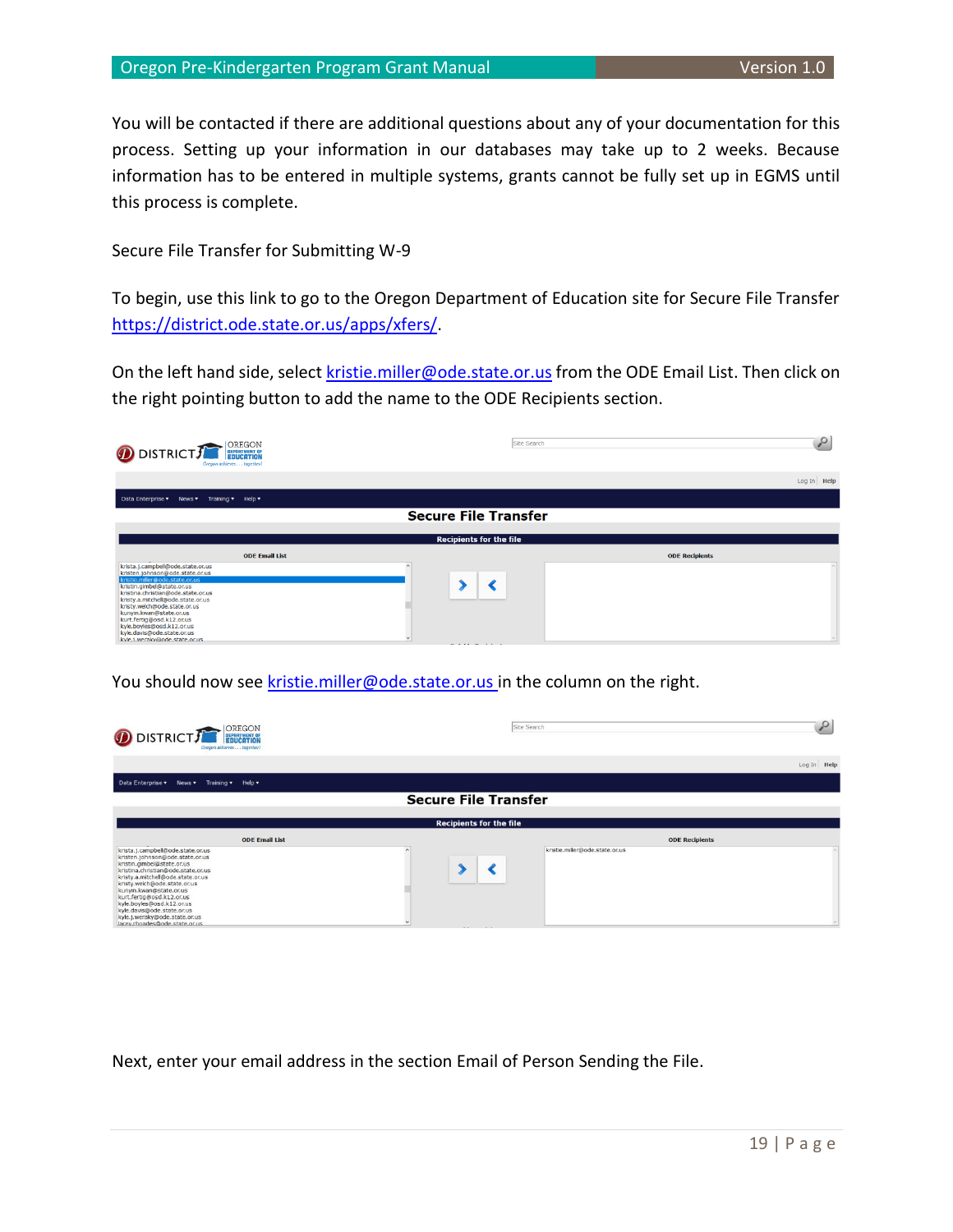Email of person sending the file Enter your email address: teresa.n.waite@ode.state.or.us

Next, use the Select File button to upload your signed, scanned copy of your W-9.

| <b>File being sent</b>                                                                                                                                                                                                        |  |  |  |  |
|-------------------------------------------------------------------------------------------------------------------------------------------------------------------------------------------------------------------------------|--|--|--|--|
| Locate the file to send                                                                                                                                                                                                       |  |  |  |  |
| Select File                                                                                                                                                                                                                   |  |  |  |  |
| (File size must be under 1 GB)<br>Allowed file types: .TXT, .DOC, .XLS, .XLSX, .PDF, .HTM, .HTML, .ASP, .ASPX, .PPT, .PPTX, .PPSX, .CSV, .GIF, .JPG, .JPEG, .ZIP, .DAT, .MDB, .XML, .SMF, .DBF, .DOCX, .PPS, .MSG, .MP3, .MP4 |  |  |  |  |

Once you have completed the upload, you will need to enter the message "I am submitting this W-9 as a new ELD grantee to be included in the vendor system" in the Message to Accompany File section.

| <b>Message to accompany file</b>                                                   |       |  |  |  |
|------------------------------------------------------------------------------------|-------|--|--|--|
| <b>Enter your message here</b>                                                     |       |  |  |  |
| I am submitting this W-9 as a new ELD grantee to be included in the vendor system. |       |  |  |  |
|                                                                                    |       |  |  |  |
| Send File                                                                          | Reset |  |  |  |
|                                                                                    |       |  |  |  |

Once all of these steps are completed, click on the button marked Send File.

You will receive a copy verifying that your secure file transfer was submitted.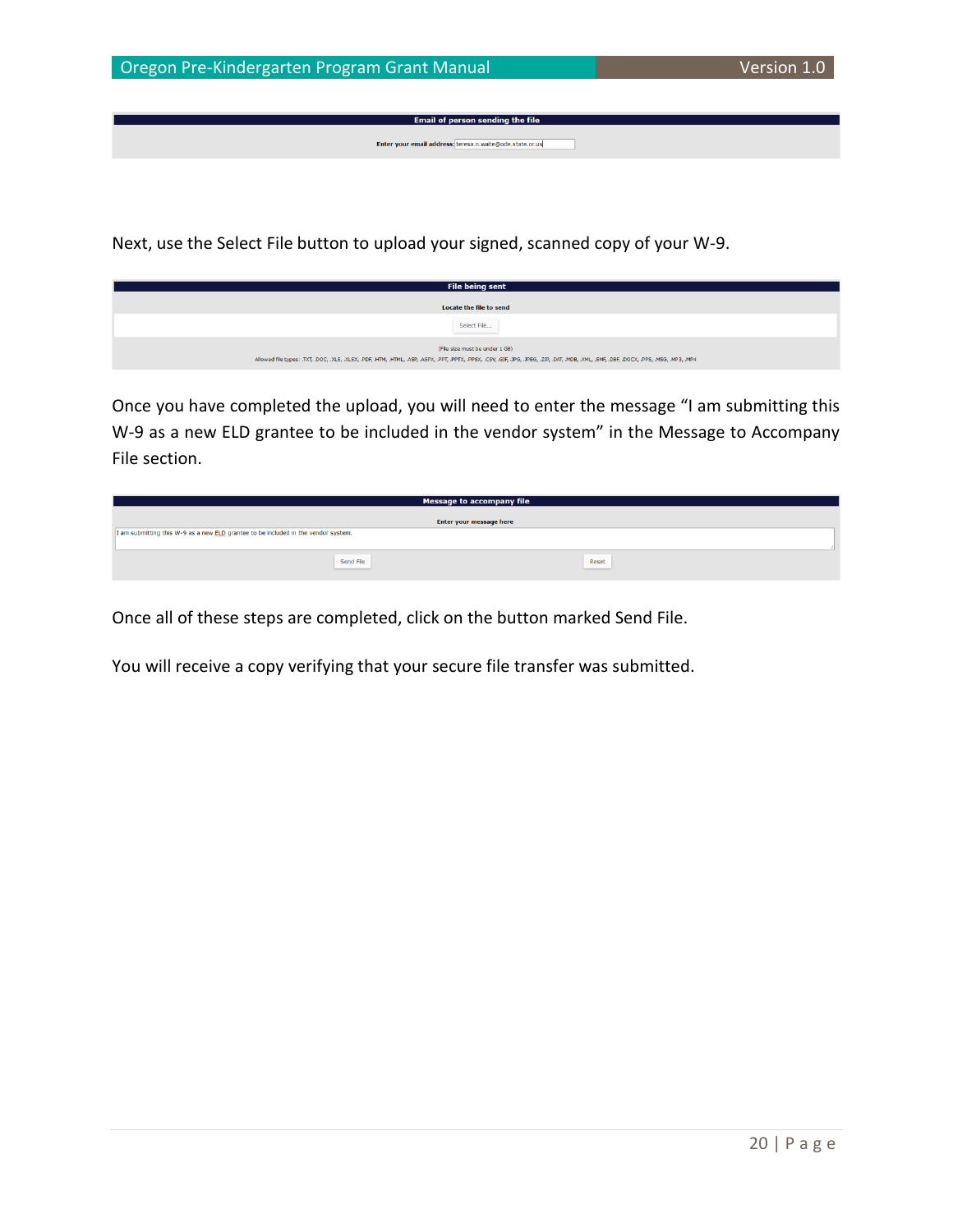## Appendix B: EGMS External User Guide

<span id="page-21-0"></span>You may view the [guide](https://drive.google.com/file/d/1ls-mQb4CVXc0uikPRDOvgC-TVwanHWEM/view?usp=sharing) at [https://drive.google.com/file/d/1ls-mQb4CVXc0uikPRDOvgC-](https://drive.google.com/file/d/1ls-mQb4CVXc0uikPRDOvgC-TVwanHWEM/view?usp=sharing)[TVwanHWEM/view?usp=sharing.](https://drive.google.com/file/d/1ls-mQb4CVXc0uikPRDOvgC-TVwanHWEM/view?usp=sharing)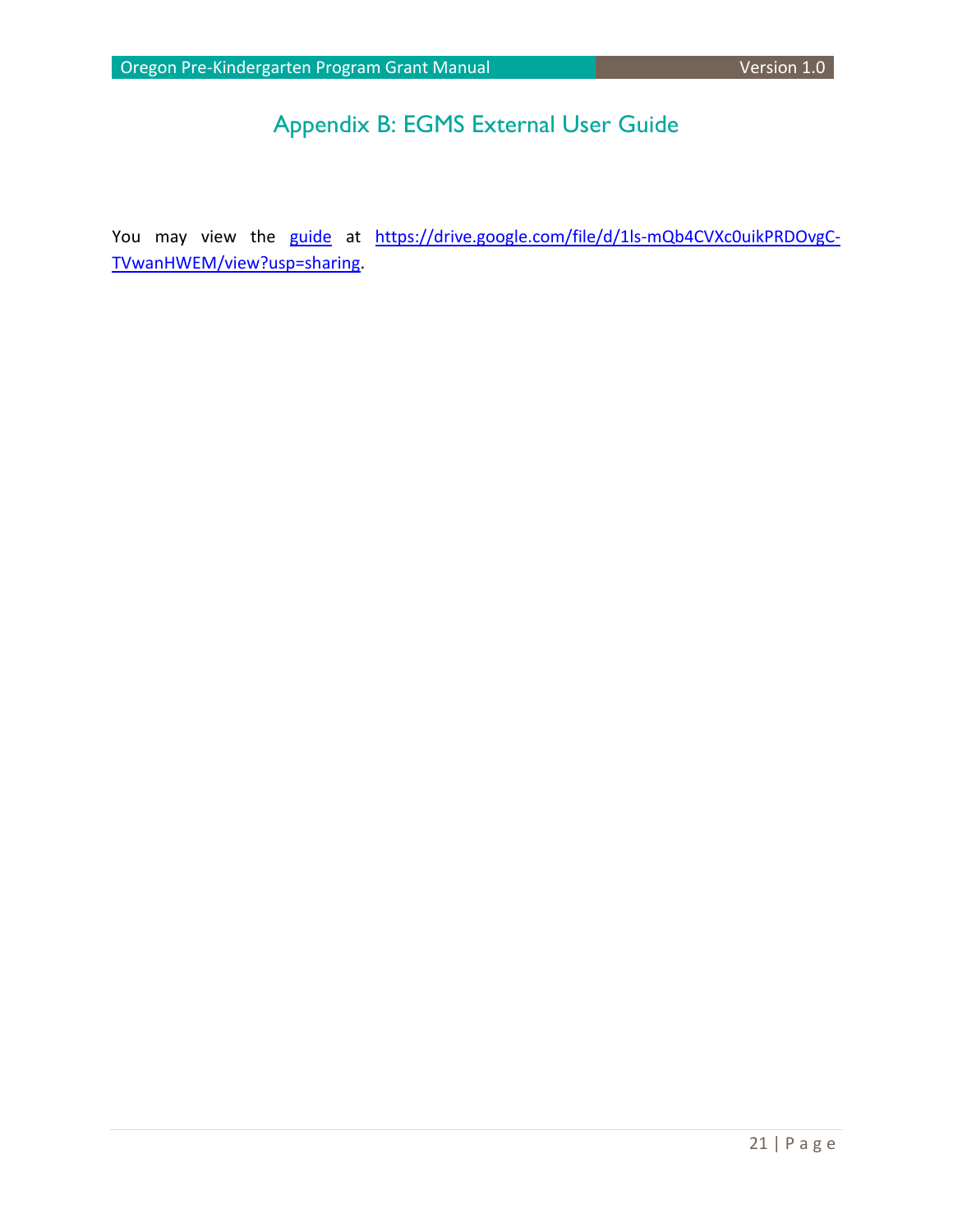### Appendix C: Agency's Equity Goals and Objectives

#### <span id="page-22-1"></span><span id="page-22-0"></span>**EQUITY GOALS**

All of Agency's work is in service to children, families and communities to support all of Oregon's young children and families to learn and thrive.

Agency knows that communities represent Oregon's best opportunity to improve educational outcomes. Strength-based approaches and Asset-based Mindsets will support Agency's efforts to operationalize equity. Agency recognizes that in order for each and every child and family to learn and thrive, they must be provided with differentiated, person-centered resources and support.

Agency supports culturally responsive services that are respectful of, and relevant to, the beliefs, practices, culture, and linguistic needs of diverse consumer and client populations and communities. Cultural responsiveness refers to the capacity to respond to the issues of diverse communities. It thus requires knowledge and capacity at different levels of intervention: systemic, organizational, professional and individual.

Grantee must carry out the following equity objectives when performing Project activities in furtherance of Agency equity goals.

#### <span id="page-22-2"></span>**EQUITY OBJECTIVES**

- 1. Grantee's entire organization will work to build a climate that promotes acceptance, inclusion and respect of all individuals;
- 2. Grantee's staff must understand the communities they serve, in a non-static manner, including the communities' culture, values, norms, history, customs, and particularly types of discrimination, marginalization and exclusion they face in this country. Grantee must apply that knowledge to services it provides under this Grant in a responsive, nonlimiting and non-stereotyping manner;
- 3. Whenever possible, Grantee must interact with program participants according to their preferred cultural norms including social greetings, family conventions, dietary preferences, welcoming culture, healing beliefs and spiritual needs;
- 4. Grantee's staff will engage in continuous learning about their own biases, assumptions and stereotypes that limit their ability to be culturally responsive, and to understand how these biases affect their work with program participants; and